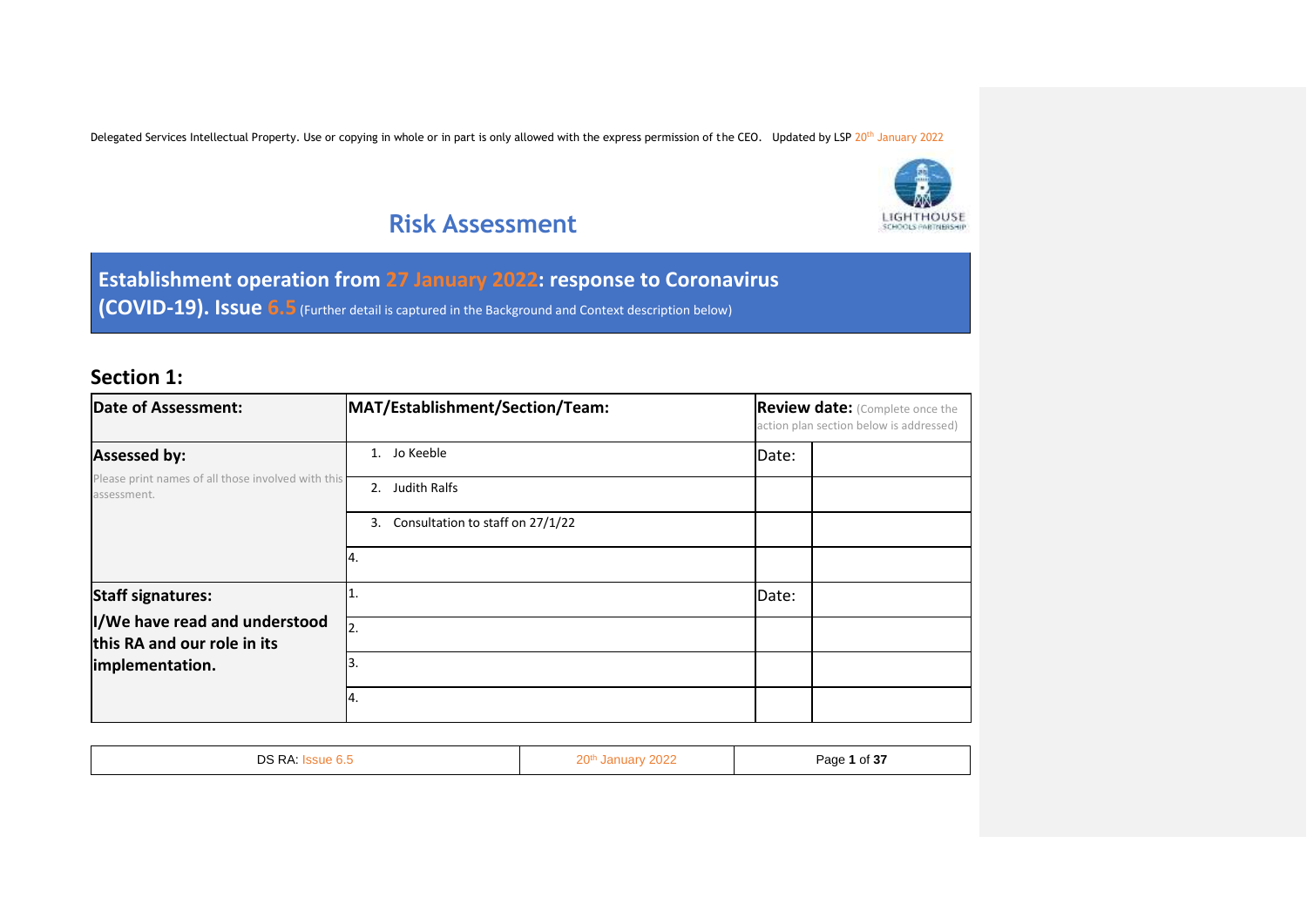## **Part A: Background and Context**

**This risk assessment has been developed with reference to:**

- settings Covid-19 operational guidance (Jan 2022) [settings COVID-19 operational guidance \(publishing.service.gov.uk\).](https://www.gov.uk/government/publications/actions-for-schools-during-the-coronavirus-outbreak)
- Actions for early years and childcare providers during the COVID-19 pandemic (July 2021) [Early years and childcare:](https://www.gov.uk/government/collections/early-years-and-childcare-coronavirus-covid-19?utm_source=07%20July%202021%20C19&utm_medium=Daily%20Email%20C19&utm_campaign=DfE%20C19)  [coronavirus \(COVID-19\) -](https://www.gov.uk/government/collections/early-years-and-childcare-coronavirus-covid-19?utm_source=07%20July%202021%20C19&utm_medium=Daily%20Email%20C19&utm_campaign=DfE%20C19) GOV.UK (www.gov.uk)
- Special schools and other specialist settings: coronavirus (COVID-19) <https://www.gov.uk/government/publications/guidance-for-full-opening-special-schools-and-other-specialist-settings>

#### **Rationale for guidance for schools from September 2021.**

Government guidance has been developed on the premise that disruption to children and young people's education must be minimised. The [https://www.gov.uk/government/publications/evidence-summary-covid-19-children-young-people-and](https://www.gov.uk/government/publications/evidence-summary-covid-19-children-young-people-and-education-settings)[education-settings](https://www.gov.uk/government/publications/evidence-summary-covid-19-children-young-people-and-education-settings) sets out the evidence relevant to, and in support of, the government's decision to revise the guidance on the COVID-19 safe working and protective measures that have been used within schools, colleges and early years settings in England during the pandemic.

In making this decision, the government has balanced education and public health considerations – weighing the impact of these measures on teaching, educational attainment, the health and wellbeing of children, pupils, students and staff and the functioning of schools, colleges and early years settings, against the COVID-19 risks in a context that has now fundamentally changed due to the success of the vaccination programme.

#### Updated 20<sup>th</sup> January to include the removal of plan B requirements from  $27<sup>th</sup>$  January.

The government continues to manage the risk of serious illness from the spread of the virus. The Prime Minister announced on 27 November the temporary introduction of new measures as a result of the Omicron variant and on 8 December that Plan B, set out in the autumn and winter plan 2021, was being enacted. As a result, these measures are reflected in this guidance for schools. This advice remains subject to change as the situation develops.

| DS RA:<br>'≈sue 6<br>. v.v | 20 <sup>th</sup><br>2022<br>'anuarv | Page 2 of 37 |
|----------------------------|-------------------------------------|--------------|
|----------------------------|-------------------------------------|--------------|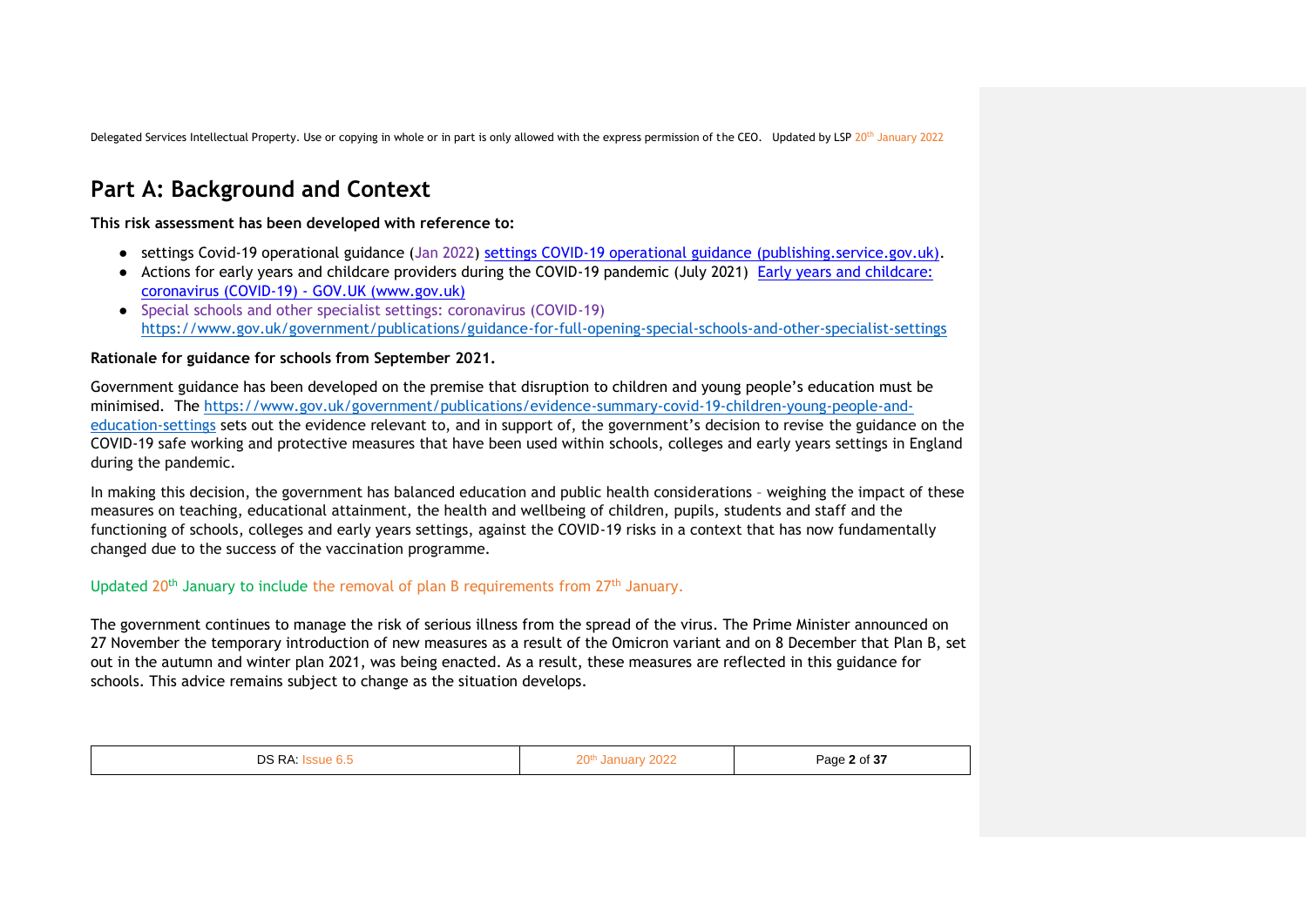Delegated Services Intellectual Property. Use or copying in whole or in part is only allowed with the express permission of the CEO. Updated by LSP 20<sup>th</sup> January 2022 COVID-19 continues to be a virus that we learn to live with and the imperative to reduce the disruption to children and young people's education remains. Our priority is for you to deliver face-to-face, high-quality education to all pupils. The evidence is clear that being out of education causes significant harm to educational attainment, life chances, mental and physical health. We have worked closely with the Department of Health and Social Care (DHSC) and the United Kingdom Health Security Agency (UKHSA) to revise this guidance

As at the 20th January 2022 we are adapting this risk assessment to take into consideration advice issued by their local Public Health Team and other updates relevant to our activities and experience in practice.

#### **Contingency Planning**

Government guidance requires schools to have an Outbreak Management Plan (sometimes called contingency plan) outlining how they would operate if any of the following circumstances applied to their school or area.

- a COVID-19 outbreak within a school
- if there is extremely high prevalence of COVID-19 in the community and other measures have failed to reduce transmission
- as part of a package of measures responding to a Variant of Concern (VoC)

This includes how we would ensure every child, pupil or student receives the quantity and quality of education and care to which they are normally entitled.

If necessary we will reinstate relevant control measures from one of our 2020-21 risk assessment to address the areas set out in [Contingency framework: education and childcare settings -](https://www.gov.uk/government/publications/coronavirus-covid-19-local-restrictions-in-education-and-childcare-settings/contingency-framework-education-and-childcare-settings) GOV.UK (www.gov.uk)

| DS RA: I<br>ssue 6.5 | 20th January 2022 | Page 3 of 37 |  |
|----------------------|-------------------|--------------|--|
|                      |                   |              |  |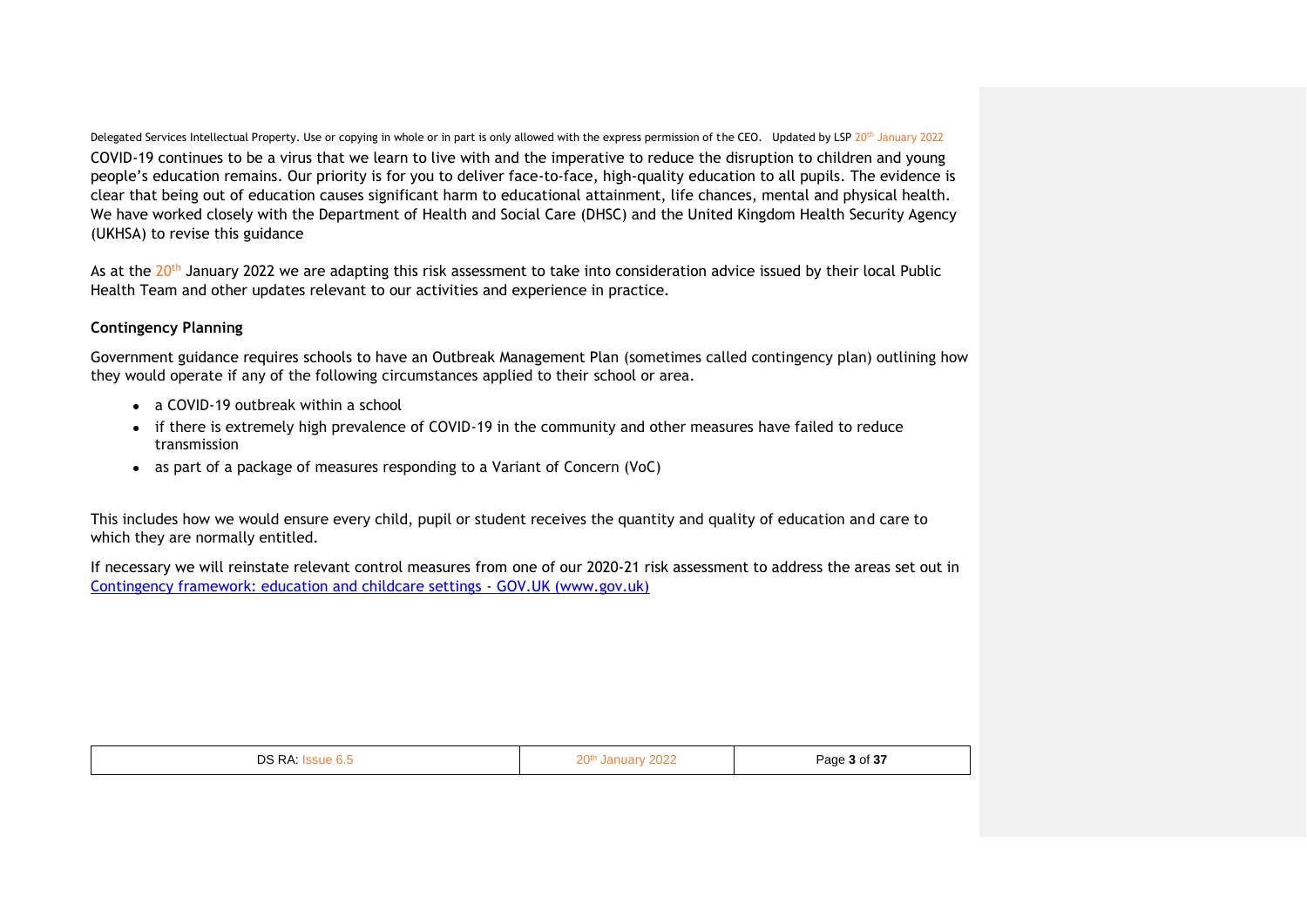This risk assessment addresses the essential control measures set out in the government guidance referred to above. They are as follows:

- 1. Ensure good hygiene for everyone.
- 2. Maintain appropriate cleaning regimes.
- 3. Keep occupied spaces well ventilated.
- 4. Follow public health advice on testing, self-isolation and managing confirmed cases of COVID-19.

We have adapted this risk assessment in consultation with relevant partners including trade union representatives where available. This risk assessment will be made publicly available to those who wish to see it.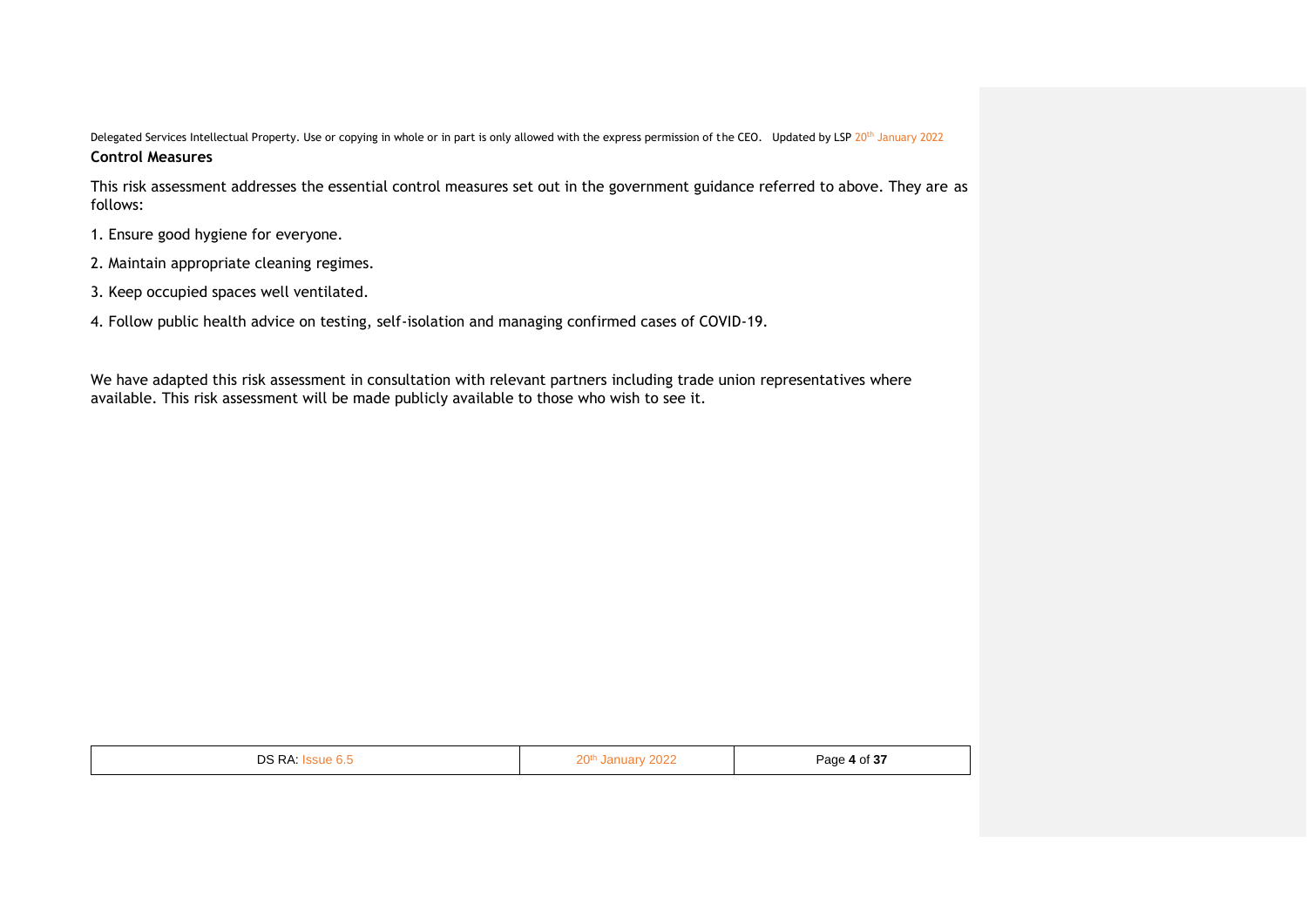## **Part B:**

| What is the<br><b>Task/Activity</b><br>or Environment<br>you are<br>assessing? | What Hazards are present or<br>may be generated?<br>(Use a row for each one<br>identified)            | Who is<br>affected<br><b>or</b><br>exposed<br>to<br>hazards? | What<br>Severity of<br>Harm can<br>reasonably<br>be expected?<br>(See Table 1) | What Precautions (Existing Controls) are already<br>in place to either eliminate or reduce the risk of<br>an accident happening?                                                                                                                                                                                                                                                                                                                                                                             | What<br>Likelihood is<br>there of an<br>accident<br>occurring?<br>(See Table 1) | What is<br>the Risk<br>Rating?<br>(See Table<br>$2$ and $3)$ |
|--------------------------------------------------------------------------------|-------------------------------------------------------------------------------------------------------|--------------------------------------------------------------|--------------------------------------------------------------------------------|--------------------------------------------------------------------------------------------------------------------------------------------------------------------------------------------------------------------------------------------------------------------------------------------------------------------------------------------------------------------------------------------------------------------------------------------------------------------------------------------------------------|---------------------------------------------------------------------------------|--------------------------------------------------------------|
|                                                                                | 1: ENSURE GOOD HYGIENE FOR EVERYONE                                                                   |                                                              |                                                                                |                                                                                                                                                                                                                                                                                                                                                                                                                                                                                                              |                                                                                 |                                                              |
| Hand hygiene                                                                   | Poor hand hygiene increases the<br>likelihood of infection from<br>coronavirus                        | Pupils and<br>staff                                          | <b>Serious</b>                                                                 | Opportunities are provided for staff and pupils to clean Low<br>their hands with hand sanitiser or with soap and water<br>and dry thoroughly:<br>on arrival at school<br>after using the toilet<br>after breaks and sporting activities<br>before food preparation<br>before eating any food, including snacks<br>before leaving school<br>after sneezing/coughing.<br>Signage about how to wash hands properly, is on<br>display and reinforced with pupils.<br>Supervision by staff is provided as needed. |                                                                                 | Low                                                          |
| Respiratory<br>Hygiene                                                         | Poor respiratory hygiene<br>increases the likelihood of<br>infection from exposure to<br>coronavirus. | Pupils and<br>staff                                          | <b>Serious</b>                                                                 | Catch it, kill it, Bin it - tissues are available in all<br>classrooms, staffroom and reception at a minimum.<br>The message is reinforced with pupils.                                                                                                                                                                                                                                                                                                                                                      | <b>Medium</b>                                                                   | Medium                                                       |

| י<br> |  | .<br>. . |
|-------|--|----------|
|-------|--|----------|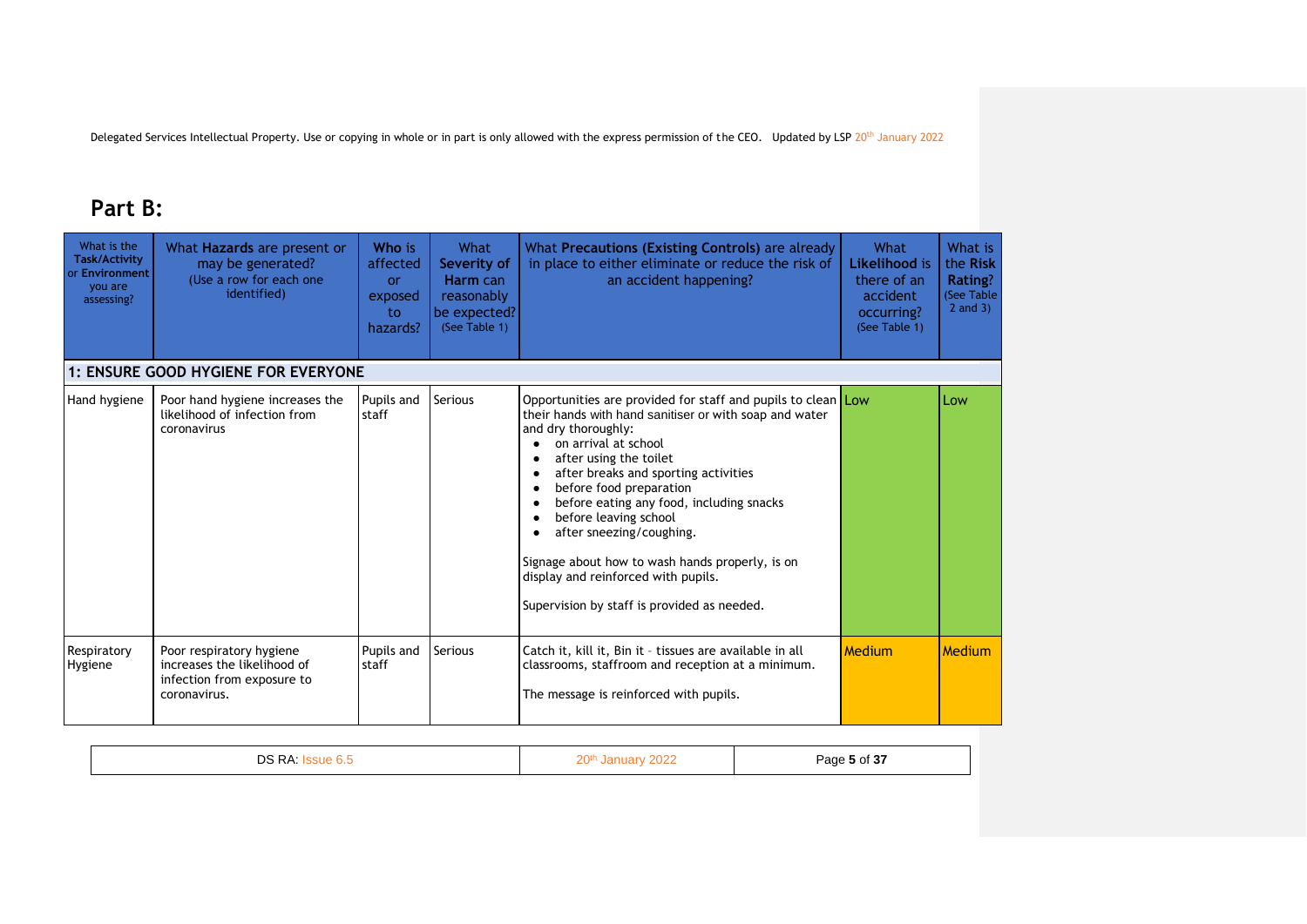|                                          |                                                                 |                     |         | Covered bins are available for the disposal of used<br>tissues.                                                                                                                                                                                                                                                                                                                                                                                                                                                                                                                                                                                                                                                                                                                                                                                                                                                                                                                                                                                                                                                                                                                                       |     |     |
|------------------------------------------|-----------------------------------------------------------------|---------------------|---------|-------------------------------------------------------------------------------------------------------------------------------------------------------------------------------------------------------------------------------------------------------------------------------------------------------------------------------------------------------------------------------------------------------------------------------------------------------------------------------------------------------------------------------------------------------------------------------------------------------------------------------------------------------------------------------------------------------------------------------------------------------------------------------------------------------------------------------------------------------------------------------------------------------------------------------------------------------------------------------------------------------------------------------------------------------------------------------------------------------------------------------------------------------------------------------------------------------|-----|-----|
| 2. MAINTAIN APPROPRIATE CLEANING REGIMES |                                                                 |                     |         |                                                                                                                                                                                                                                                                                                                                                                                                                                                                                                                                                                                                                                                                                                                                                                                                                                                                                                                                                                                                                                                                                                                                                                                                       |     |     |
| Cleaning                                 | Person contracts COVID 19 as a<br>result of inadequate cleaning | Pupils and<br>staff | Serious | We have reviewed the cleaning arrangements set<br>out below to ensure that all high risk areas are<br>covered in our cleaning schedule.<br>For schools with contract cleaning: We have reviewed<br>the cleaning specification with our cleaning contractor<br>to ensure that this meets requirements set out in<br>https://www.gov.uk/government/publications/covid-<br>19-decontamination-in-non-healthcare-settings<br>Yatton Schools: Following an outbreak (5+) in any one<br>class in the school the classroom will be anti-viral<br>cleaning 'bombed' at the end of the day as an<br>additional mitigation.<br>Where our own cleaners and/or additional staff are<br>required to undertake cleaning duties we have ensured<br>that they have received appropriate training and are<br>provided with PPE, as set out in guidelines above. This<br>also applies to other staff who may be asked to carry<br>out cleaning duties during this period.<br>We have identified cleaning of high-risk areas to be<br>undertaken throughout the school day to include:<br>Door handles<br>Kettles<br>Taps<br>Switches<br>Phones<br>Laptops /<br>Printers and photocopiers<br>Staffroom/ food preparation | Low | Low |

| <b>DS RA</b><br>◡ | 20 <sup>th</sup><br>January 1<br>2022 | Page 6 of 37 |
|-------------------|---------------------------------------|--------------|
|                   |                                       |              |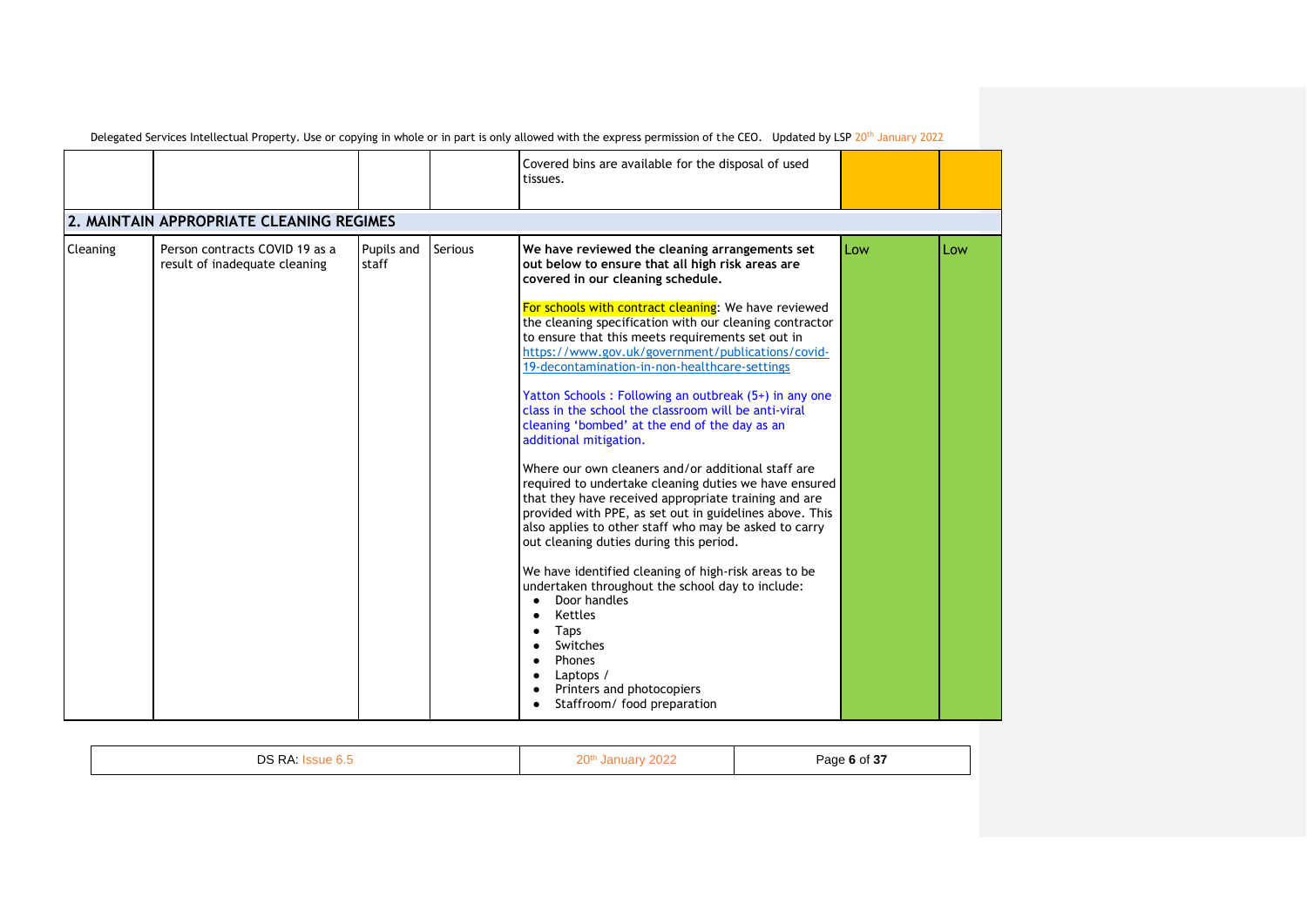|                                     |                                                                                                                                                                                                                 |                     |                | <b>Bathrooms</b><br>Surfaces that pupils are touching e.g.: toys,<br>books, chairs, tables, doors, sinks, toilets,<br>bannisters, light switches, etc.<br>As a minimum, frequently touched surfaces will be<br>wiped down twice a day, and one of these should be at<br>the beginning or the end of the working day.                                                                                                                                                           |     |     |
|-------------------------------------|-----------------------------------------------------------------------------------------------------------------------------------------------------------------------------------------------------------------|---------------------|----------------|--------------------------------------------------------------------------------------------------------------------------------------------------------------------------------------------------------------------------------------------------------------------------------------------------------------------------------------------------------------------------------------------------------------------------------------------------------------------------------|-----|-----|
| Safe use of<br>cleaning<br>products | Inappropriate exposure to<br>cleaning product results in<br>allergic reaction/ poisoning etc<br>Storage arrangements of cleaning<br>product change increasing<br>potential for unauthorised 'use'<br>by pupils. | Pupils and<br>staff | <b>Serious</b> | All staff involved in cleaning duties will receive<br>training re: safe use and storage of cleaning materials.<br>PPE will be provided for all cleaning activities.<br>Safety data sheets for cleaning products are available.<br>Only recommended cleaning products will be used.<br><b>Yatton Schools:</b><br>Staff to ensure they keep cleaning fluids in a set place<br>and ensure children do not use these without<br>appropriate supervision and handwashing after use. | Low | Low |
|                                     | Use of hand sanitiser: potential<br>for improper use and ingestion.                                                                                                                                             | Pupils and<br>staff | <b>Serious</b> | We are providing/allowing the use of hand sanitisers<br>that contain at least 60% alcohol.<br>Staff supervision is provided as required.<br>We have obtained the Safety Data Sheet for the<br>product(s). They advise on action to be followed if the<br>sanitiser is not used as designed i.e., a child drinks<br>some; it gets in eyes etc.<br>This will also help with potential reactions to the<br>product.                                                               | Low | Low |

|--|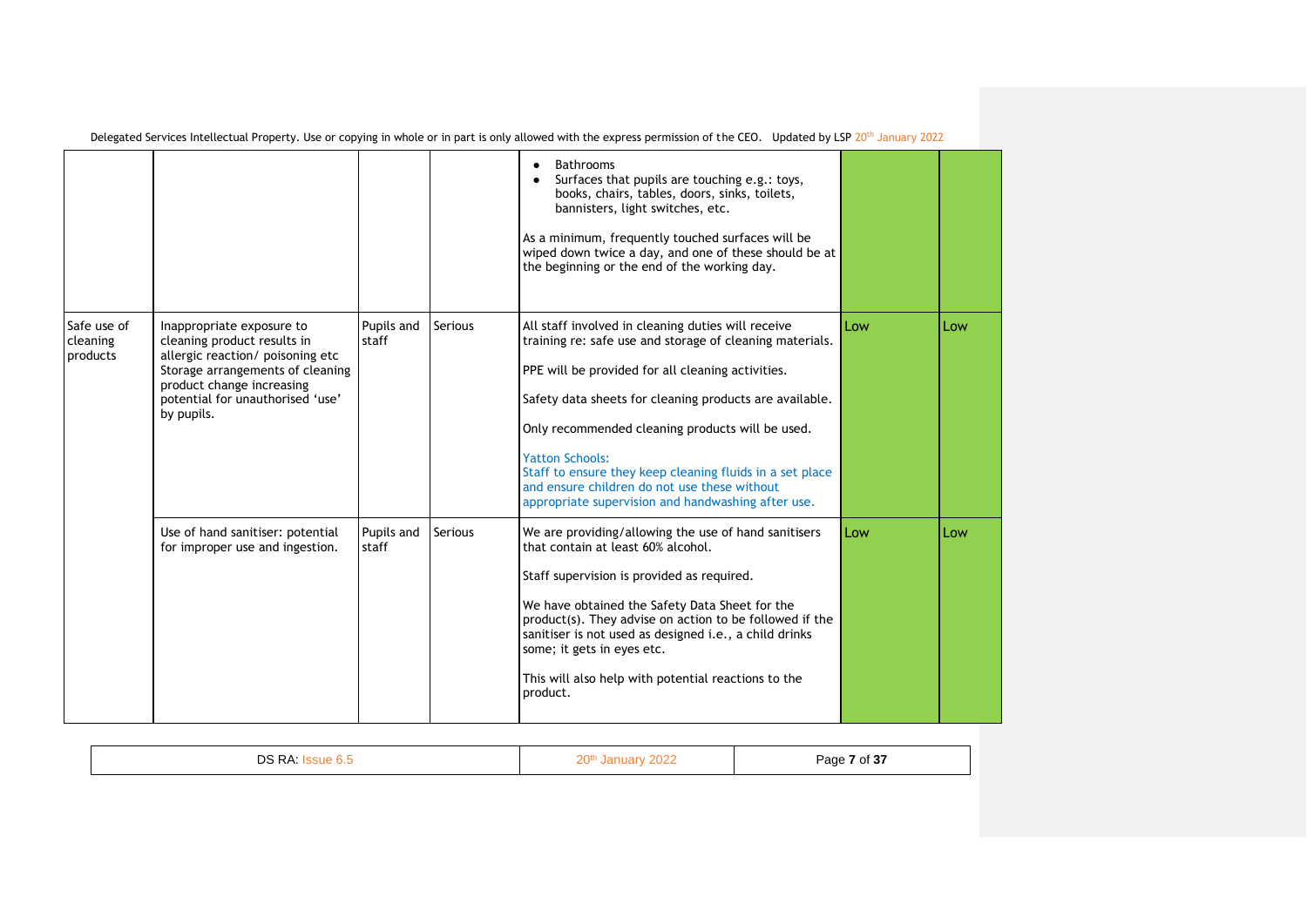|                                                                                                                                |                                                                                          |                              |         | We have and will secure adequate supplies of the<br>product and provide it, especially in areas such as<br>reception to the building(s).<br>Hand sanitiser bottles will be cleaned as necessary to<br>avoid clogging.<br><b>Yatton Schools:</b><br>Hand sanitiser bottles must be available in every class<br>and key rooms. Staff are responsible for filling bottles<br>and cleaning them. Hand Sanitiser will continue to be<br>available in the main entrance hall.                               |     |     |
|--------------------------------------------------------------------------------------------------------------------------------|------------------------------------------------------------------------------------------|------------------------------|---------|-------------------------------------------------------------------------------------------------------------------------------------------------------------------------------------------------------------------------------------------------------------------------------------------------------------------------------------------------------------------------------------------------------------------------------------------------------------------------------------------------------|-----|-----|
|                                                                                                                                | 3. KEEP OCCUPIED SPACES WELL VENTILATED                                                  |                              |         |                                                                                                                                                                                                                                                                                                                                                                                                                                                                                                       |     |     |
| Ventilation<br>(Open<br>windows and<br>doors are<br>recommended<br>as a means of<br>improving air<br>circulation<br>within the | Falls from height (open windows)                                                         | All<br>premises<br>occupants | Serious | Whilst taking into consideration the necessity to<br>increase ventilation by improving air circulation within<br>the building we have advised staff that window<br>opening restrictors must not be removed.<br>Yatton Schools: Window at height (top windows) have<br>no restrictions. Those that do and are not likely to<br>cause injury by access (walking into) can be opened<br>without restriction.                                                                                             | Low | Low |
| building)                                                                                                                      | Additional doors and windows are<br>left open compromising site<br>security/fire safety. | All<br>premises<br>occupants | Serious | We have reviewed our site and identified windows and<br>doors that could remain open without compromising<br>fire safety/ and or security.<br>For high-risk areas such as kitchens and boiler rooms,<br>fire doors will be kept in the closed position. Lower<br>risk rooms such as classrooms and offices may be<br>propped open with removeable items - a weight or<br>wedge. There are people present who are tasked with<br>removing the item if the alarm goes off and at the end<br>of the day. | Low | Low |

|  | DS RA: | $\bigcap_{n\in\mathbb{N}}$<br>000 | Page 8 of 37 |
|--|--------|-----------------------------------|--------------|
|--|--------|-----------------------------------|--------------|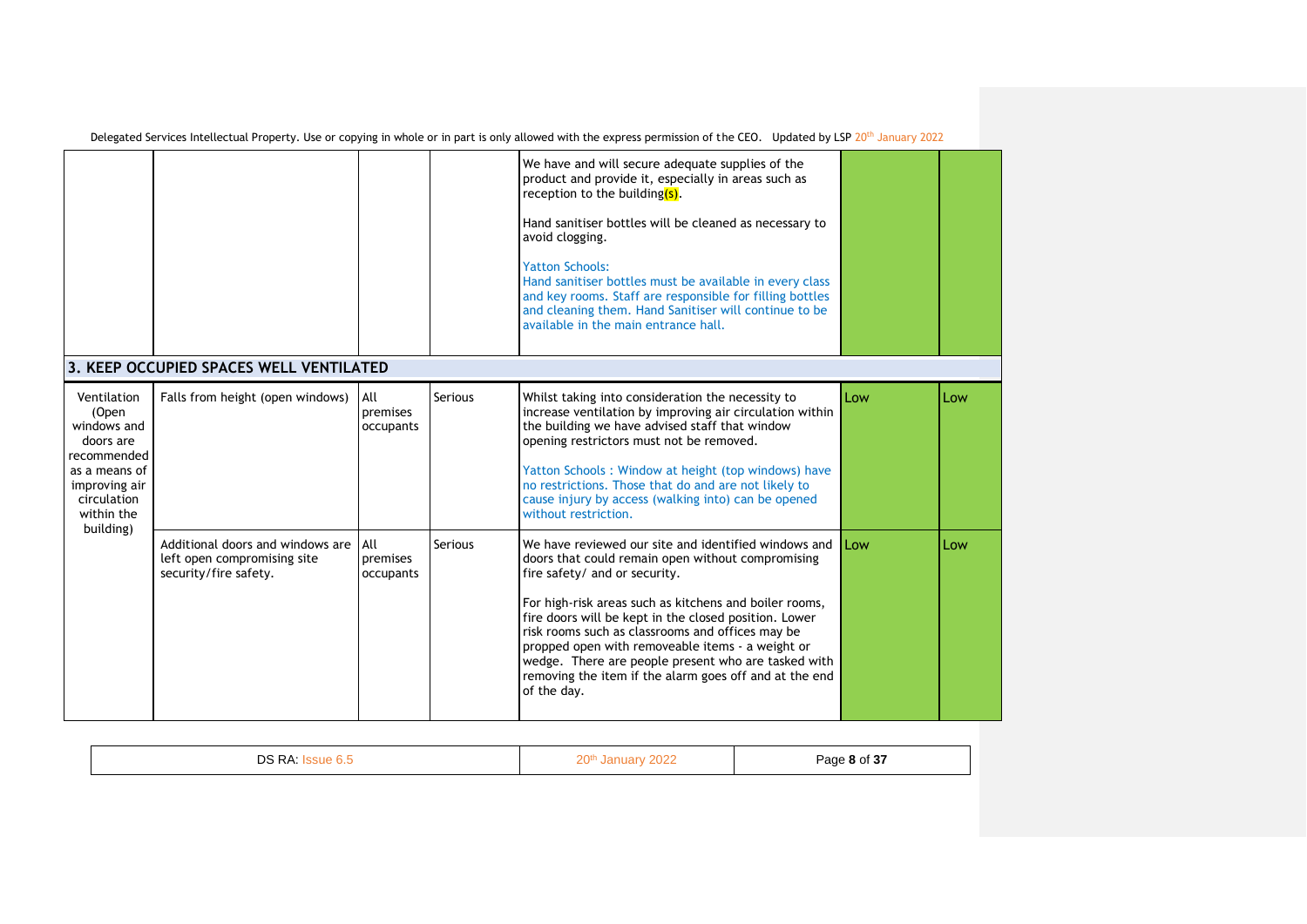|                                                                                                                                                                                    |                              |         | Door guards etc, will continue to be used to improve<br>circulation in the building (and also reduce the need<br>for touching the door handles).<br><b>Yatton Schools:</b><br>Doors are propped open (classroom/huts) with<br>removable props or door guards. Fire Wardens in each<br>area are tasked with the removal of props on their<br>area sweep. All props removed at end of day.                                                                                                                                                                                                                                                                                                                                                                                                                                                                                                                                                                                                                                                                                                                                                                                   |     |     |
|------------------------------------------------------------------------------------------------------------------------------------------------------------------------------------|------------------------------|---------|----------------------------------------------------------------------------------------------------------------------------------------------------------------------------------------------------------------------------------------------------------------------------------------------------------------------------------------------------------------------------------------------------------------------------------------------------------------------------------------------------------------------------------------------------------------------------------------------------------------------------------------------------------------------------------------------------------------------------------------------------------------------------------------------------------------------------------------------------------------------------------------------------------------------------------------------------------------------------------------------------------------------------------------------------------------------------------------------------------------------------------------------------------------------------|-----|-----|
| Inadequate ventilation<br>contributes towards the spread<br>of coronavirus.<br>Open windows in the winter<br>months mean that the<br>temperature in buildings is<br>uncomfortable. | All<br>premises<br>occupants | Serious | We will ensure that our building $(s)$ is heated to a<br>temperature whereby staff and pupils can work<br>comfortably whilst endeavouring to ensure that there<br>are measures in place to ensure good ventilation.<br>This will be achieved by a variety of measures<br>including:<br>mechanical ventilation systems - these have been<br>$\bullet$<br>adjusted to increase the ventilation rate<br>wherever possible, and checked to confirm that<br>normal operation meets current guidance (if<br>possible, systems should be adjusted to full fresh<br>air or, if not, then systems should be operated as<br>normal as long as they are within a single room<br>and supplemented by an outdoor air supply).<br>natural ventilation - opening windows (in cooler<br>weather windows will be opened just enough to<br>provide constant background ventilation, and<br>opened more fully during breaks to purge the air<br>in the space). Opening internal doors can also<br>assist with creating a throughput of air.<br>natural ventilation - if necessary external<br>opening doors may also be used (as long as they<br>are not fire doors and where safe to do so). | Low | Low |

| nc<br>n<br>۰ | 20th<br>.<br>----<br>-- | Page 9 of 37<br>. .<br>$\sim$ $\sim$ |
|--------------|-------------------------|--------------------------------------|
|              |                         |                                      |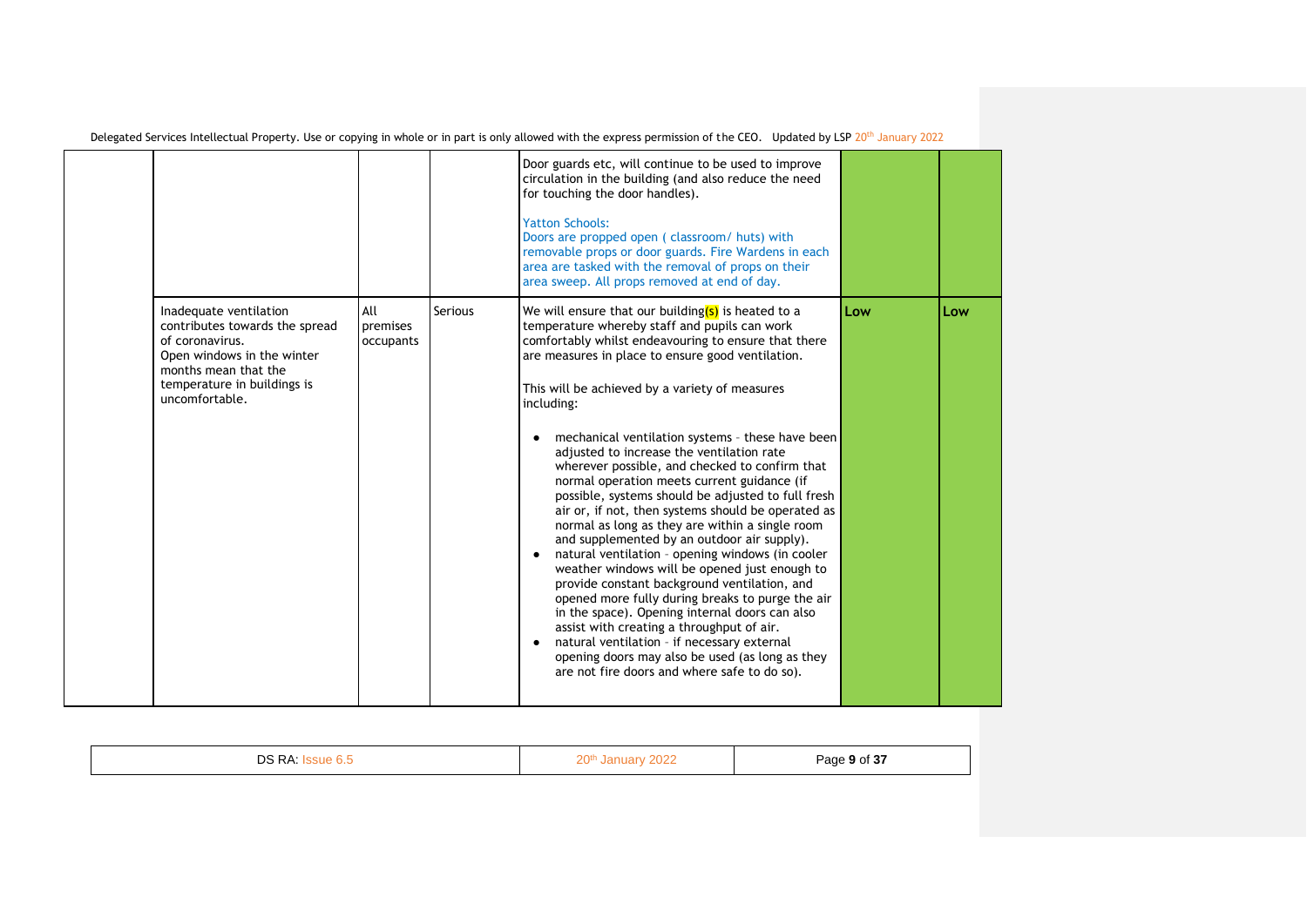|                                                                                                   |                              |                | We note the following advice from HSE:<br>https://www.hse.gov.uk/coronavirus/equipment-and-<br>machinery/air-conditioning-and-ventilation/index.htm<br>NB: Minimum workplace temperature is 16 degrees<br>centigrade.<br>To balance the need for increased ventilation while<br>maintaining a comfortable temperature, the following<br>measures will also be used as appropriate:<br>opening high level windows in preference to low<br>level to reduce draughts.<br>increasing the ventilation while spaces are<br>unoccupied (e.g., between classes, during break<br>and lunch, when a room is unused)<br>providing flexibility to allow additional, suitable<br>indoor clothing. Including advising staff and<br>pupils re: the value of layering clothing.<br>rearranging furniture where possible to avoid<br>direct drafts |     |     |
|---------------------------------------------------------------------------------------------------|------------------------------|----------------|-----------------------------------------------------------------------------------------------------------------------------------------------------------------------------------------------------------------------------------------------------------------------------------------------------------------------------------------------------------------------------------------------------------------------------------------------------------------------------------------------------------------------------------------------------------------------------------------------------------------------------------------------------------------------------------------------------------------------------------------------------------------------------------------------------------------------------------|-----|-----|
| Use of CO2 monitor, Poor<br>positioning of CO2 monitor gives<br>inaccurate or misleading readings | All<br>premises<br>occupants | <b>Serious</b> | We note CO2 levels vary within an indoor space.<br>We will place CO2 monitors at head height and away<br>from windows, doors, or air supply openings.<br>Monitors will also be positioned at least 50cm away<br>from people as their exhaled breath contains CO2. If<br>monitors are too close, they may give a misleadingly<br>high reading.<br>Measurements within a space can vary during the day<br>due to changes in numbers of occupants, activities, or                                                                                                                                                                                                                                                                                                                                                                    | Low | Low |

| D A<br>nc | 20แ<br>the contract of the contract of the | $-$<br>10 of 3,<br>Page<br>. . |
|-----------|--------------------------------------------|--------------------------------|
|           |                                            |                                |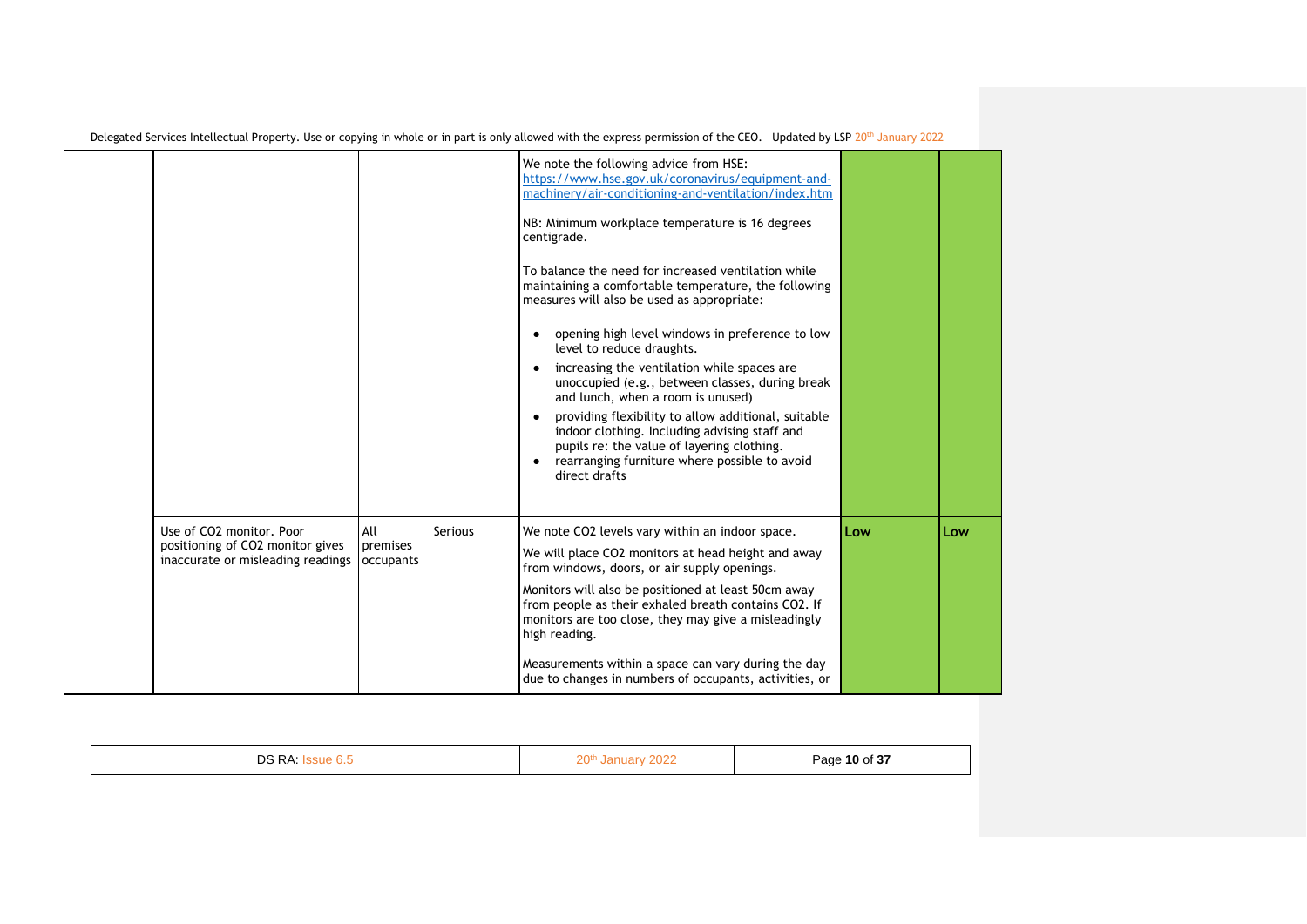|                                                                                                             |                              |                | ventilation rates. Doors and windows being open or<br>closed can also have an effect.<br>The amount of CO2 in the air is measured in parts per<br>million (ppm). If our measurements in an occupied<br>space seem very low (far below 400ppm) or very high<br>(over 1500ppm), it's possible our monitor is in the<br>wrong location. We will move it to another location in<br>the space to get a more accurate reading.<br>Instantaneous or 'snapshot' CO2 readings can be<br>misleading. We will take several measurements<br>throughout the day frequently enough to represent<br>changes in use of the room or space. Then calculate an<br>average value for the occupied period.<br>We note the need to repeat monitoring at different<br>times of the year, as outdoor temperatures change,<br>and this will affect worker behaviour relating to<br>opening windows and doors when your space relies on<br>natural ventilation.<br>Our readings will help us decide if a space is<br>adequately ventilated. We will record and retain these<br>readings. |     |     |
|-------------------------------------------------------------------------------------------------------------|------------------------------|----------------|----------------------------------------------------------------------------------------------------------------------------------------------------------------------------------------------------------------------------------------------------------------------------------------------------------------------------------------------------------------------------------------------------------------------------------------------------------------------------------------------------------------------------------------------------------------------------------------------------------------------------------------------------------------------------------------------------------------------------------------------------------------------------------------------------------------------------------------------------------------------------------------------------------------------------------------------------------------------------------------------------------------------------------------------------------------|-----|-----|
| Inaccurate reading of CO2<br>monitors leads to<br>misinterpretation of ventilation<br>levels within a room. | All<br>premises<br>occupants | <b>Serious</b> | We will<br>• Check our monitors are calibrated before making<br>CO2 measurements. Follow the manufacturer's<br>instructions, including the appropriate warm-up<br>time for the device to stabilise.<br>• Know how to use our portable monitors correctly,<br>including the time needed to provide a reading.                                                                                                                                                                                                                                                                                                                                                                                                                                                                                                                                                                                                                                                                                                                                                   | Low | Low |

| DS RA:<br>`sue b.ະ | 20 <sup>th</sup><br>January 2022 | Page 11 of 37 |
|--------------------|----------------------------------|---------------|
|                    |                                  |               |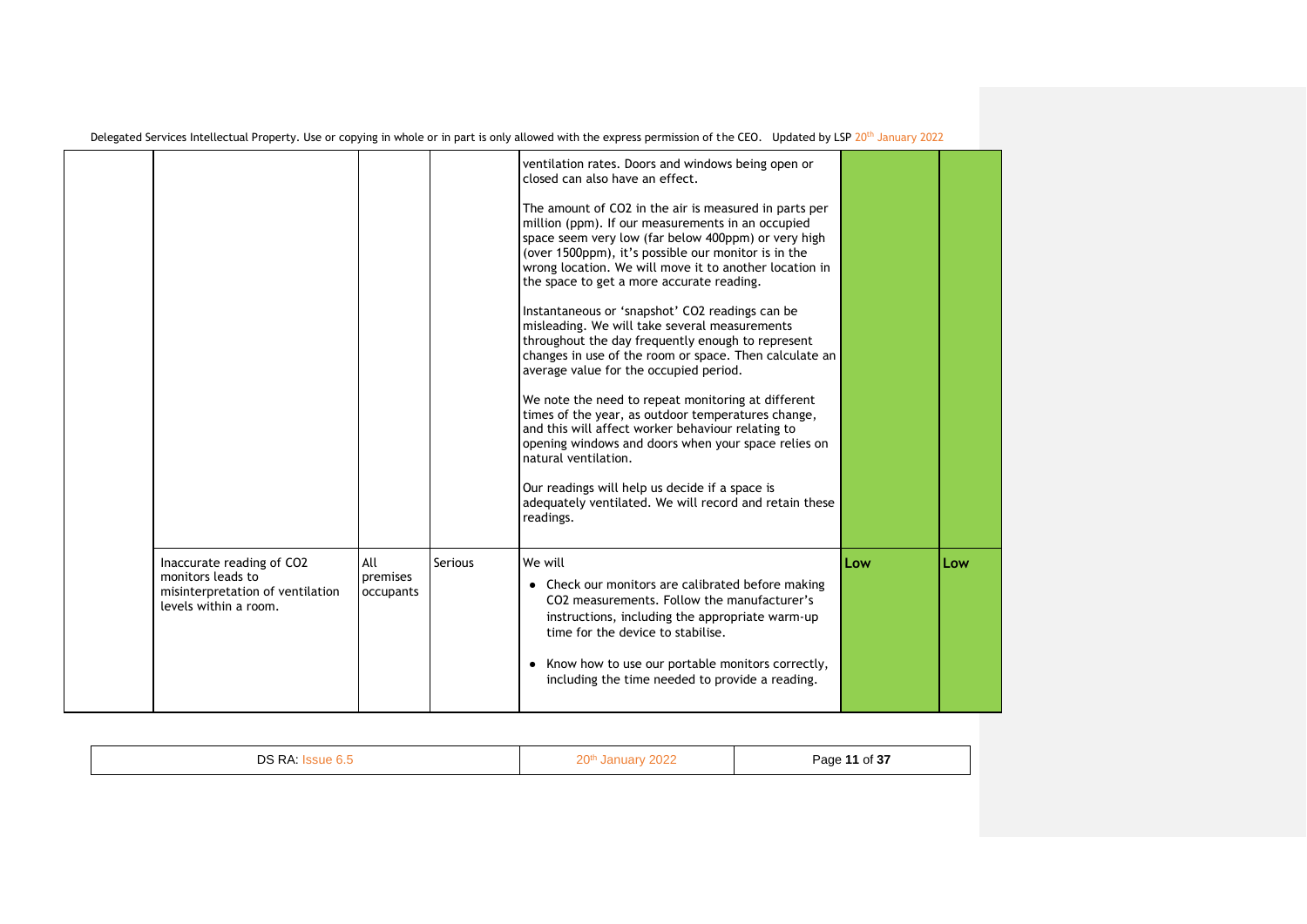|                                                |                              |                | Take multiple measurements in occupied areas to<br>identify a suitable sampling location to give a<br>representative measurement for the space. In<br>larger spaces it is likely that more than one<br>sampling location will be required.<br>• Take measurements at key times throughout the<br>working day and for a minimum of one full working<br>day to ensure our readings represent normal use<br>and occupancy.<br>Record CO2 readings, number of occupants, the<br>type of ventilation we're using at the time and the<br>date. These numbers will help us use the CO2<br>records to decide if an area is poorly ventilated                                                                                                                                                       |     |
|------------------------------------------------|------------------------------|----------------|--------------------------------------------------------------------------------------------------------------------------------------------------------------------------------------------------------------------------------------------------------------------------------------------------------------------------------------------------------------------------------------------------------------------------------------------------------------------------------------------------------------------------------------------------------------------------------------------------------------------------------------------------------------------------------------------------------------------------------------------------------------------------------------------|-----|
| Inadequate response to CO2<br>monitor readings | All<br>premises<br>occupants | <b>Serious</b> | CO2 measurements will be used as a broad guide to<br>Low<br>ventilation within a space rather than treating them as<br>'safe thresholds'.<br>We note that outdoor levels are around 400ppm and<br>indoors a consistent CO2 value less than 800ppm is<br>likely to indicate that a space is well ventilated.<br>An average of 1500ppm CO2 concentration over the<br>occupied period in a space is an indicator of poor<br>ventilation. We will take action to improve ventilation<br>where CO2 readings are consistently higher than<br>1500ppm.<br>However, where there is continuous talking or singing,<br>or high levels of physical activity (such as dancing,<br>playing sport or exercising), providing ventilation<br>sufficient to keep CO2 levels below 800ppm is<br>recommended. | Low |

| $  -$<br>$\cdot$ $\cdot$ |
|--------------------------|
|--------------------------|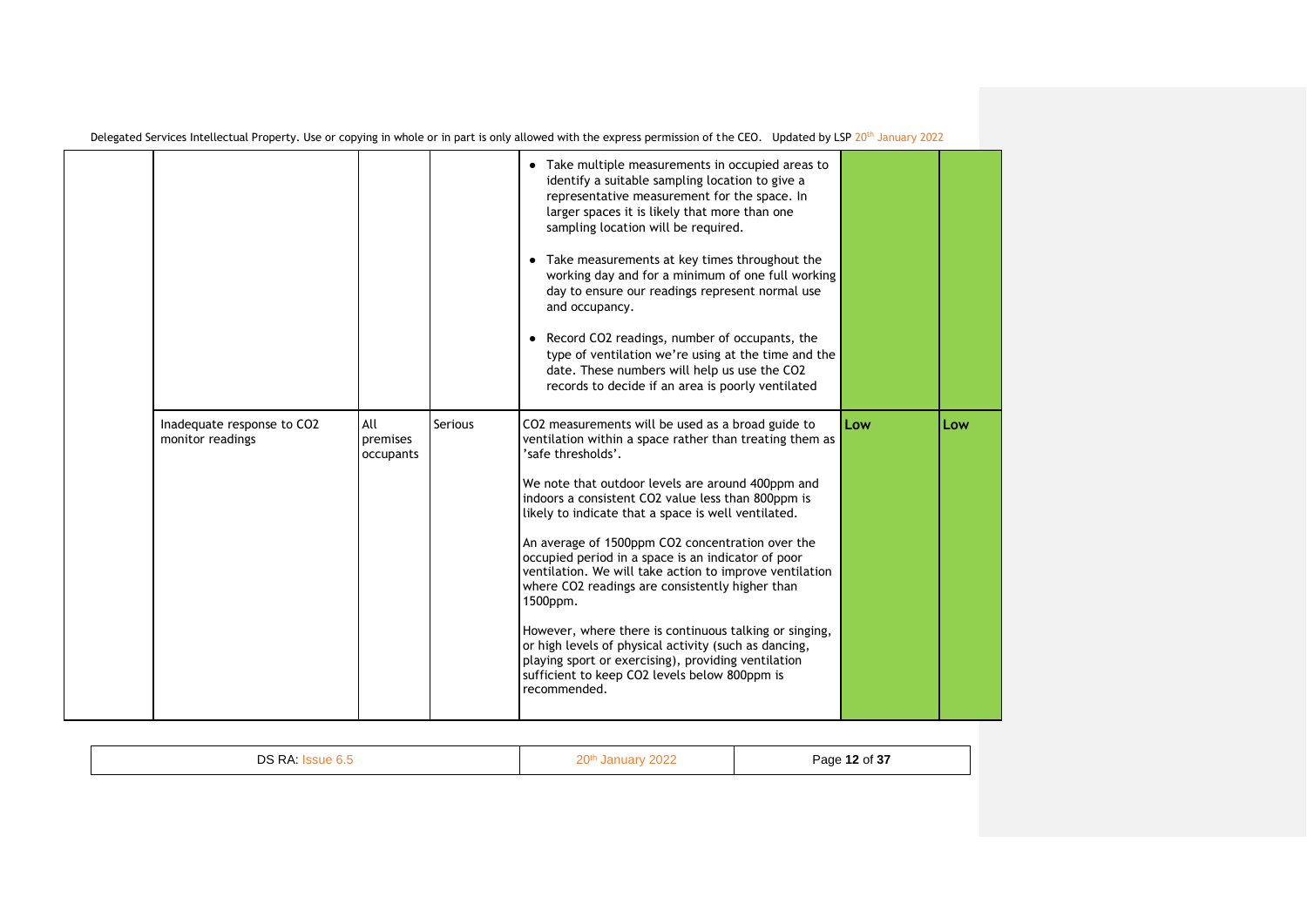|                                                                                     |                                                                                                                                               |                     |                | Identifying poorly ventilated areas and using CO2<br>monitors (hse.gov.uk)<br>DfE 'How to' Use CO2 monitors in education and<br>childcare settings RP24.2 How to Use CO <sub>2</sub> monitors in<br>education and childcare settings.pdf - Google Drive                                                                                                                                                                                                                                                                                                                                                                                                                                                                                                                                                                                                                                                                                                                                                                                                                                                                                                                                                                                                                                |     |     |
|-------------------------------------------------------------------------------------|-----------------------------------------------------------------------------------------------------------------------------------------------|---------------------|----------------|----------------------------------------------------------------------------------------------------------------------------------------------------------------------------------------------------------------------------------------------------------------------------------------------------------------------------------------------------------------------------------------------------------------------------------------------------------------------------------------------------------------------------------------------------------------------------------------------------------------------------------------------------------------------------------------------------------------------------------------------------------------------------------------------------------------------------------------------------------------------------------------------------------------------------------------------------------------------------------------------------------------------------------------------------------------------------------------------------------------------------------------------------------------------------------------------------------------------------------------------------------------------------------------|-----|-----|
|                                                                                     |                                                                                                                                               |                     |                | 4. FOLLOW PUBLIC HEALTH ADVICE ON TESTING, SELF ISOLATION AND MANAGING CONFIRMED CASES OF COVID-19                                                                                                                                                                                                                                                                                                                                                                                                                                                                                                                                                                                                                                                                                                                                                                                                                                                                                                                                                                                                                                                                                                                                                                                     |     |     |
| Engagement<br>with the NHS<br>Test and<br>Trace<br>Process.<br>Access to<br>testing | Failure to follow PHE/ NHS Test<br>and Trace procedures increases<br>the likelihood of exposure to<br>coronavirus in the school<br>community. | Pupils and<br>staff | <b>Serious</b> | Relevant staff understand the NHS Test and Trace<br>process and how to contact their local Public Health<br>England health protection team.<br>Anyone identified by NHS Test and Trace as needing to<br>self-isolate will not be permitted to enter school<br>premises.<br>Where necessary we will direct members of the school<br>community with symptoms of coronavirus to Get a free<br>PCR test to check if you have coronavirus (COVID-19) -<br>GOV.UK (www.gov.uk)<br>Home test kits are available in our school and will be<br>offered in the exceptional circumstance that we<br>believe an individual may have barriers to accessing<br>testing elsewhere. We note that it is for schools to<br>determine how to prioritise the distribution of their<br>test kits in order to minimise the impact of the virus<br>on the education of their pupils, and will therefore<br>provide these to staff or pupils on the basis of an<br>agreed set of criteria to be determined by the school.<br>https://www.gov.uk/government/publications/corona<br>virus-covid-19-home-test-kits-for-settings-and-fe-<br>providers/coronavirus-covid-19-home-test-kits-for-<br>settings-and-fe-providers<br>We will ask parents and staff to inform us immediately<br>of the results of a test. | Low | Low |

|  | ר RA. | 20 <sup>th</sup><br>UZ.<br>ا ہے ۔ | Page 13 of 37 |
|--|-------|-----------------------------------|---------------|
|--|-------|-----------------------------------|---------------|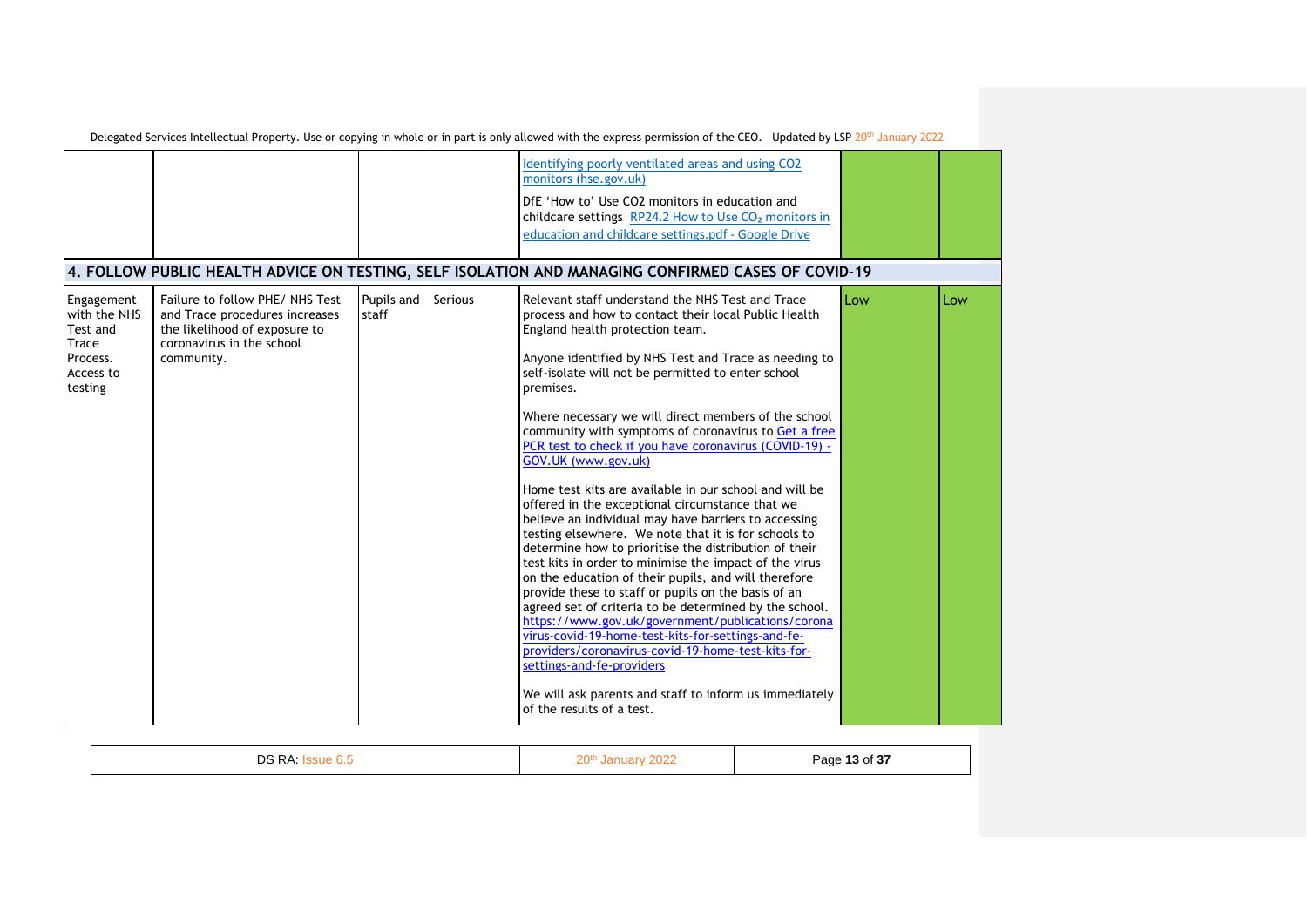| Contact with<br>infected<br>persons/<br>exposure to<br>the virus<br>within the<br>school. | Person contracts coronavirus as a<br>result of direct contact with an<br>infected person (or a<br>symptomatic person) entering<br>the premises. | Pupils and<br>staff | <b>Serious</b> | Guidance has been issued to the entire school<br>community.<br>If anyone in the school tests positive for COVID-19 or<br>becomes unwell with a new and persistent cough or a<br>high temperature, or has a loss of or change in, their<br>normal sense of taste or smell (anosmia), they must be<br>stay at home and are advised to follow guidance for<br>households with possible or confirmed coronavirus<br>(COVID-19) infection:<br>Stay at home: guidance for households with possible or<br>confirmed coronavirus (COVID-19) infection - GOV.UK<br>(www.gov.uk)<br>Anyone identified by NHS Test and Trace as needing to<br>self-isolate will not be permitted to enter school<br>premises.<br>NOTE: the self-isolation advice for people with<br>coronavirus (COVID-19) has changed. It is now possible<br>to end self-isolation after 5 full days, following 2<br>negative LFD tests taken on consecutive days. The<br>first LFD test should not be taken before the fifth day<br>after symptoms started (or the day the test was taken<br>if they did not have symptoms). The self-isolation<br>period remains 10 full days for those without negative<br>results from 2 LFD tests taken a day apart. See<br>guidance above for details and exceptions.<br>From 14 December 2021, adults who are fully<br>vaccinated and all children and young people aged<br>between 5 and 18 years and 6 months identified as a<br>contact of someone with COVID-19 are strongly<br>advised to take a LFD test every day for 7 days and | <b>Medium</b> | Medium |
|-------------------------------------------------------------------------------------------|-------------------------------------------------------------------------------------------------------------------------------------------------|---------------------|----------------|--------------------------------------------------------------------------------------------------------------------------------------------------------------------------------------------------------------------------------------------------------------------------------------------------------------------------------------------------------------------------------------------------------------------------------------------------------------------------------------------------------------------------------------------------------------------------------------------------------------------------------------------------------------------------------------------------------------------------------------------------------------------------------------------------------------------------------------------------------------------------------------------------------------------------------------------------------------------------------------------------------------------------------------------------------------------------------------------------------------------------------------------------------------------------------------------------------------------------------------------------------------------------------------------------------------------------------------------------------------------------------------------------------------------------------------------------------------------------------------------------------------------------------------|---------------|--------|

| DS<br>⋻៱ | 20 <sup>th</sup><br>$-1$<br>____ | $of 2^-$<br>-<br>,,,,,<br><b>AU</b><br>_______<br>$\sim$ |
|----------|----------------------------------|----------------------------------------------------------|
|          |                                  |                                                          |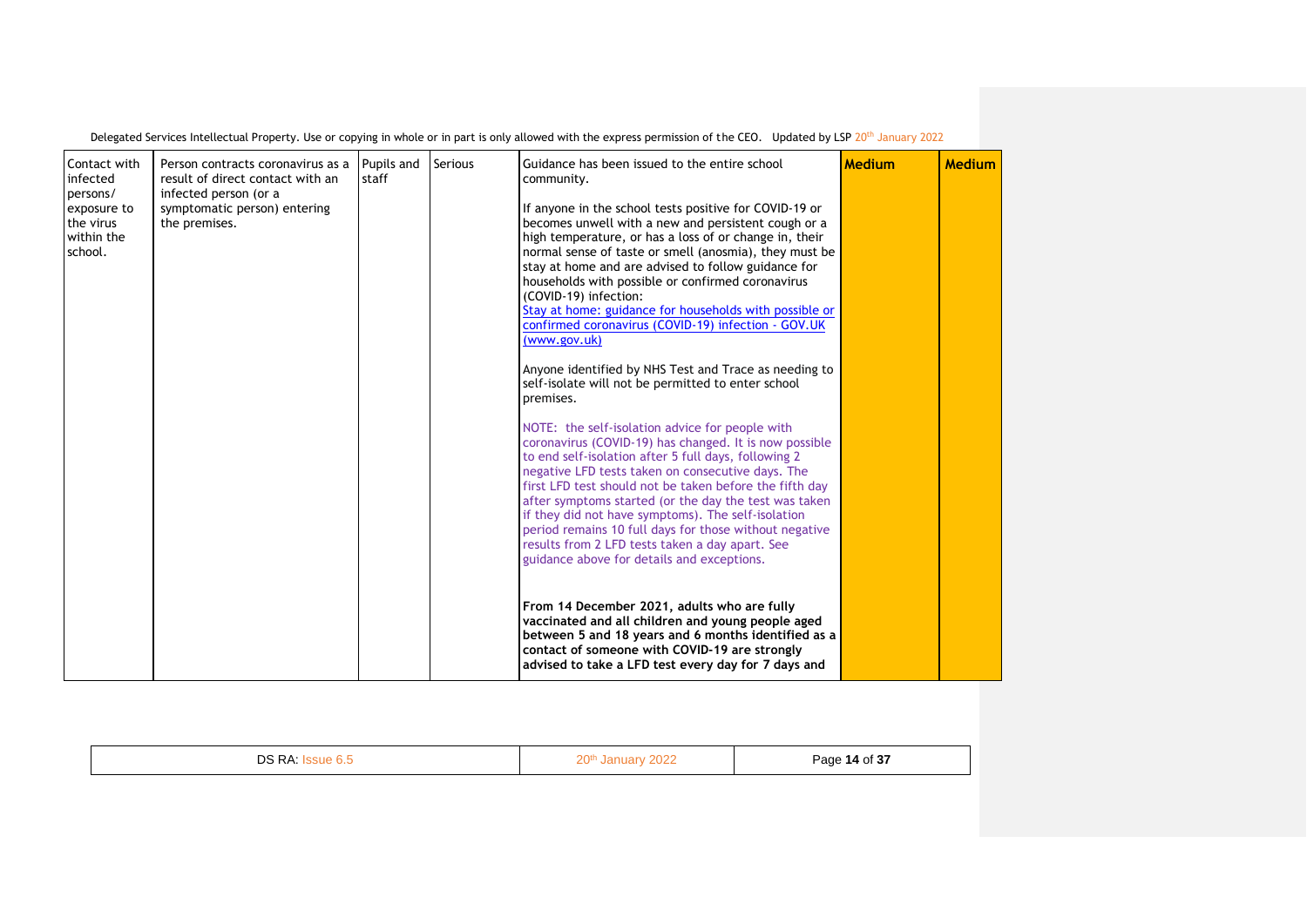|                                                                                   |                     |                | continue to attend their setting as normal, unless                                                                                                                                                                                                                                                                                                                                                                                                                                                                                                                                                                                                                                                                                          |        |               |
|-----------------------------------------------------------------------------------|---------------------|----------------|---------------------------------------------------------------------------------------------------------------------------------------------------------------------------------------------------------------------------------------------------------------------------------------------------------------------------------------------------------------------------------------------------------------------------------------------------------------------------------------------------------------------------------------------------------------------------------------------------------------------------------------------------------------------------------------------------------------------------------------------|--------|---------------|
|                                                                                   |                     |                | they have a positive test result.                                                                                                                                                                                                                                                                                                                                                                                                                                                                                                                                                                                                                                                                                                           |        |               |
|                                                                                   |                     |                | Daily testing of close contacts applies to all contacts<br>who are:                                                                                                                                                                                                                                                                                                                                                                                                                                                                                                                                                                                                                                                                         |        |               |
|                                                                                   |                     |                | fully vaccinated adults - people who have had 2<br>doses of an approved vaccine<br>all children and young people aged 5 to 18 years<br>and 6 months, regardless of their vaccination<br>status<br>people who are not able to get vaccinated for<br>$\bullet$<br>medical reasons<br>people taking part, or have taken part, in an<br>approved clinical trial for a COVID-19 vaccine<br>Children under 5 years are exempt from self-<br>isolation and do not need to take part in daily<br>testing of close contact.<br>We will try to minimise mixing as much as possible in<br>order to reduce transmission. However, to protect<br>the delivery of education, there may be occasions<br>when moving staff within the school or bringing in |        |               |
|                                                                                   |                     |                | additional staff is required. In such cases we will<br>encourage these staff to undertake an LFD test on a<br>daily basis.                                                                                                                                                                                                                                                                                                                                                                                                                                                                                                                                                                                                                  |        |               |
| Contact with those developing<br>symptoms of the virus during the<br>working day. | Pupils and<br>staff | <b>Serious</b> | If anyone in our school develops COVID-19 symptoms,<br>however mild, they will be sent home and advised to<br>get a PCR test and follow public health advice.<br>When to self-isolate and what to do - Coronavirus<br>(COVID-19) - NHS (www.nhs.uk)                                                                                                                                                                                                                                                                                                                                                                                                                                                                                         | Medium | <b>Medium</b> |
|                                                                                   |                     |                | Most recent guidance re: What to do if a pupil is<br>displaying signs of coronavirus has been shared with<br>relevant staff and is on display.                                                                                                                                                                                                                                                                                                                                                                                                                                                                                                                                                                                              |        |               |

|--|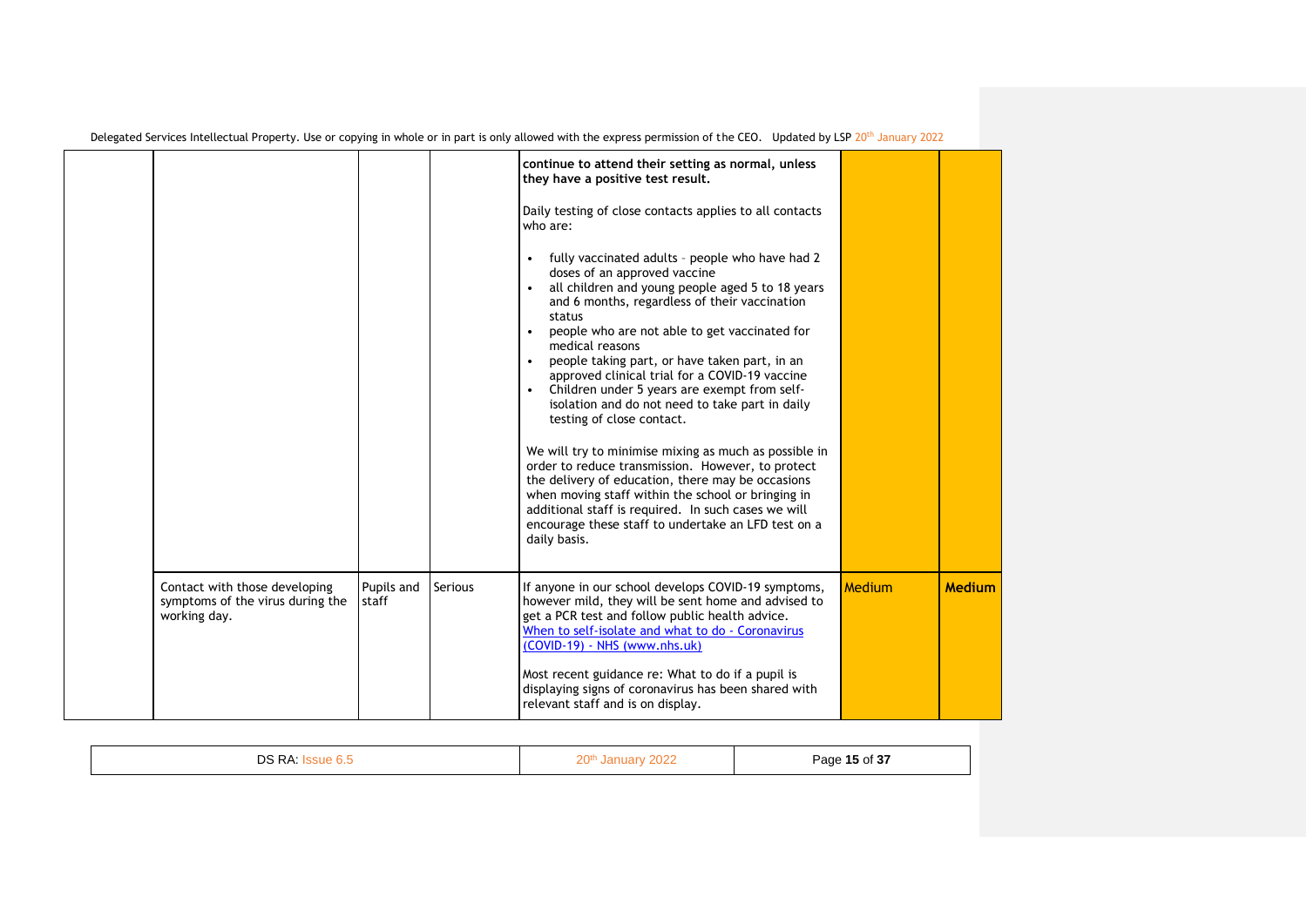| Delegated Services Intellectual Property. Use or copying in whole or in part is only allowed with the express permission of the CEO. Updated by LSP 20 <sup>th</sup> January 2022 |  |  |  |  |  |
|-----------------------------------------------------------------------------------------------------------------------------------------------------------------------------------|--|--|--|--|--|
|-----------------------------------------------------------------------------------------------------------------------------------------------------------------------------------|--|--|--|--|--|

|  |  | If a child is awaiting collection, they will be moved,<br>via a route involving the shortest possible internal<br>distance (i.e., including an outside route where<br>possible) if possible, to bench/ First Aid Room where<br>they can be isolated behind a closed door, depending<br>on the age of the child and with appropriate adult<br>supervision if required. Ideally, a window will be<br>opened for ventilation. If it is not possible to isolate<br>them, we will move them to an area which is at least 2<br>metres away from other people.<br>Yatton Schools: Yatton Schools: Children will be placed<br>in the First Aid Room with the door closed or if the<br>weather is good on the bench outside offices. They will<br>be attended by the HCA with appropriate PPE. The<br>room can be fully cleaned once the child is picked up. A<br>sign will be placed on the door to restrict entry. |  |
|--|--|-------------------------------------------------------------------------------------------------------------------------------------------------------------------------------------------------------------------------------------------------------------------------------------------------------------------------------------------------------------------------------------------------------------------------------------------------------------------------------------------------------------------------------------------------------------------------------------------------------------------------------------------------------------------------------------------------------------------------------------------------------------------------------------------------------------------------------------------------------------------------------------------------------------|--|
|  |  | Route Infants: Walk outside until infant hall doors then<br>through hall to First Aid room.<br>Juniors: Walk outside until junior library entrance, walk<br>up corridor to First Aid room.<br>Yatton Schools: The Infant disabled toilet will be used<br>and cleaned after use. A sign will be placed on the door<br>to prevent entry.                                                                                                                                                                                                                                                                                                                                                                                                                                                                                                                                                                      |  |
|  |  | If they need to go to the bathroom while waiting to be<br>collected, we endeavour that they will use a separate<br>bathroom if possible. The bathroom will be cleaned<br>and disinfected using standard cleaning products<br>before being used by anyone else.                                                                                                                                                                                                                                                                                                                                                                                                                                                                                                                                                                                                                                              |  |

| $\sim$ $\sim$<br>ne.<br>. .<br>◡ | $\bigcap_{n\in\mathbb{N}}$<br>⁄ \ J ⁄ | $\epsilon$ or<br>- 16<br>Page<br>∩t<br>-51<br>.<br>$\sim$ |
|----------------------------------|---------------------------------------|-----------------------------------------------------------|
|----------------------------------|---------------------------------------|-----------------------------------------------------------|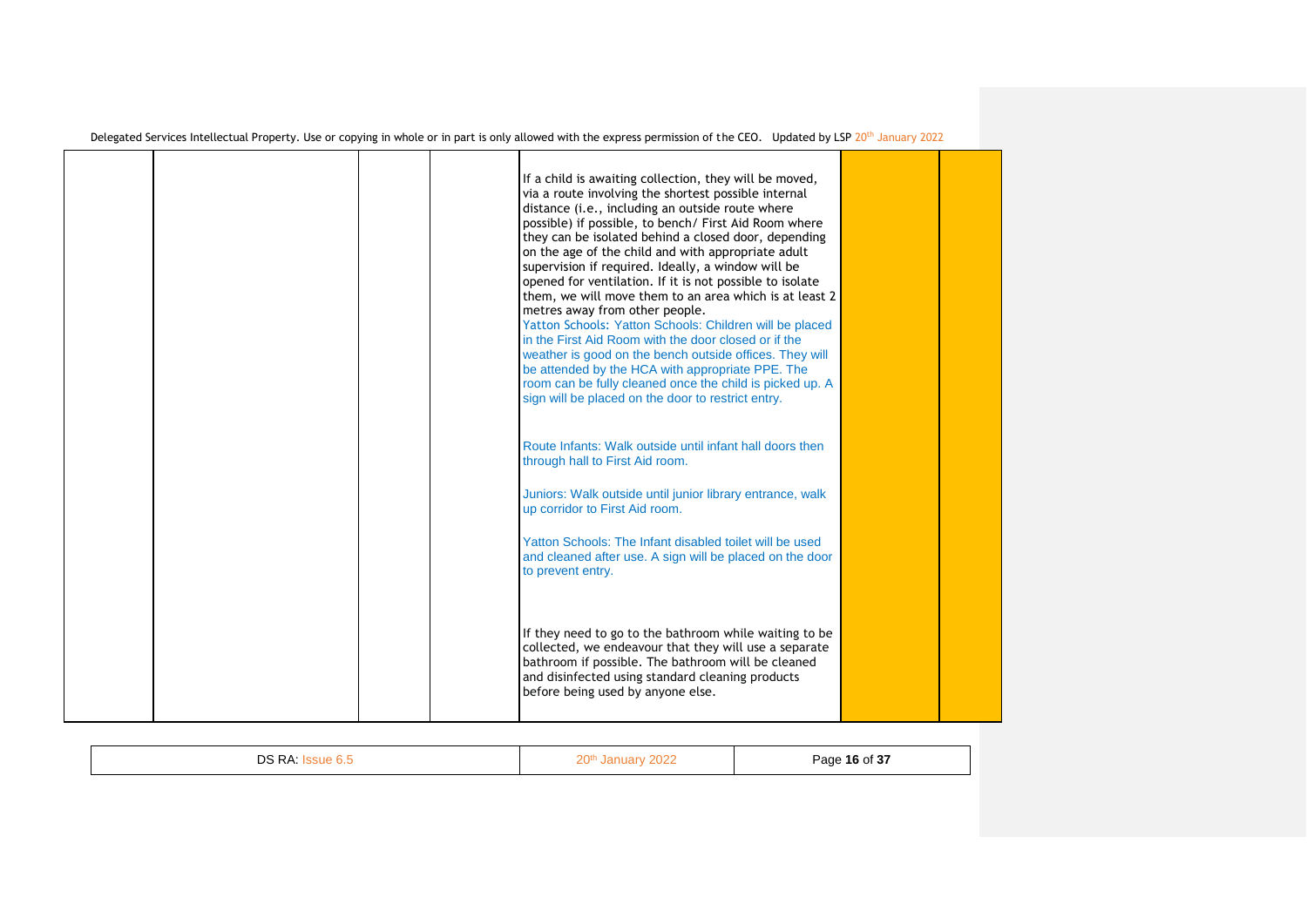| Delegated Services Intellectual Property. Use or copying in whole or in part is only allowed with the express permission of the CEO. Updated by LSP 20 <sup>th</sup> January 2022 |  |  |  |  |
|-----------------------------------------------------------------------------------------------------------------------------------------------------------------------------------|--|--|--|--|
|-----------------------------------------------------------------------------------------------------------------------------------------------------------------------------------|--|--|--|--|

|                                                       |                                                                                                                                 |                     |                | PPE will be worn by staff caring for the child while<br>they await collection if a distance of 2 metres cannot<br>be maintained (such as for a very young child or a child<br>with complex needs).<br>In an emergency we will call 999 if they are seriously<br>ill or injured or their life is at risk. We will not suggest<br>a visit to the GP, pharmacy, urgent care centre or a<br>hospital.<br>Staff are instructed to wash their hands thoroughly for<br>20 seconds after any contact with someone who is<br>unwell. We will clean the affected area with normal<br>household disinfectant after someone with symptoms<br>has left to reduce the risk of passing the infection on<br>to other people. See<br>https://www.gov.uk/government/publications/covid-<br>19-decontamination-in-non-healthcare-settings/covid-<br>19-decontamination-in-non-healthcare-settings |     |     |                                  |
|-------------------------------------------------------|---------------------------------------------------------------------------------------------------------------------------------|---------------------|----------------|--------------------------------------------------------------------------------------------------------------------------------------------------------------------------------------------------------------------------------------------------------------------------------------------------------------------------------------------------------------------------------------------------------------------------------------------------------------------------------------------------------------------------------------------------------------------------------------------------------------------------------------------------------------------------------------------------------------------------------------------------------------------------------------------------------------------------------------------------------------------------------|-----|-----|----------------------------------|
| Lateral Flow<br>Testing<br>(Asymptomati<br>c testing) | Non participation in Lateral Flow<br>Testing means that<br>asymptomatic cases are<br>undetected within the school<br>community. | Pupils and<br>staff | <b>Serious</b> | The opportunity for all adults in England to participate<br>in lateral flow testing has been publicised amongst the<br>school community.<br>Regular rapid coronavirus (COVID-19) tests if you do<br>not have symptoms - NHS (www.nhs.uk)<br>Our school workforce (including regular contractors<br>and visitors) are encouraged, and have been provided<br>with sufficient testing kits, to participate in regular<br>lateral flow testing at home. It is recommended that<br>this is undertaken at least twice a week, but for those<br>mixing within the school or attending other settings<br>daily testing is encouraged.<br>This arrangement also applies to all secondary pupils<br>There is a process in place to ensure that all secondary<br>school students are provided with sufficient home<br>testing kits.                                                       | Low | Low | <b>Commented [GJL1]: Seconda</b> |

| DS RA: | 20 <sup>th</sup> January,<br>2022 | Page 17 of 37 |
|--------|-----------------------------------|---------------|
|--------|-----------------------------------|---------------|

**Commented [GJL1]:** Secondary schools only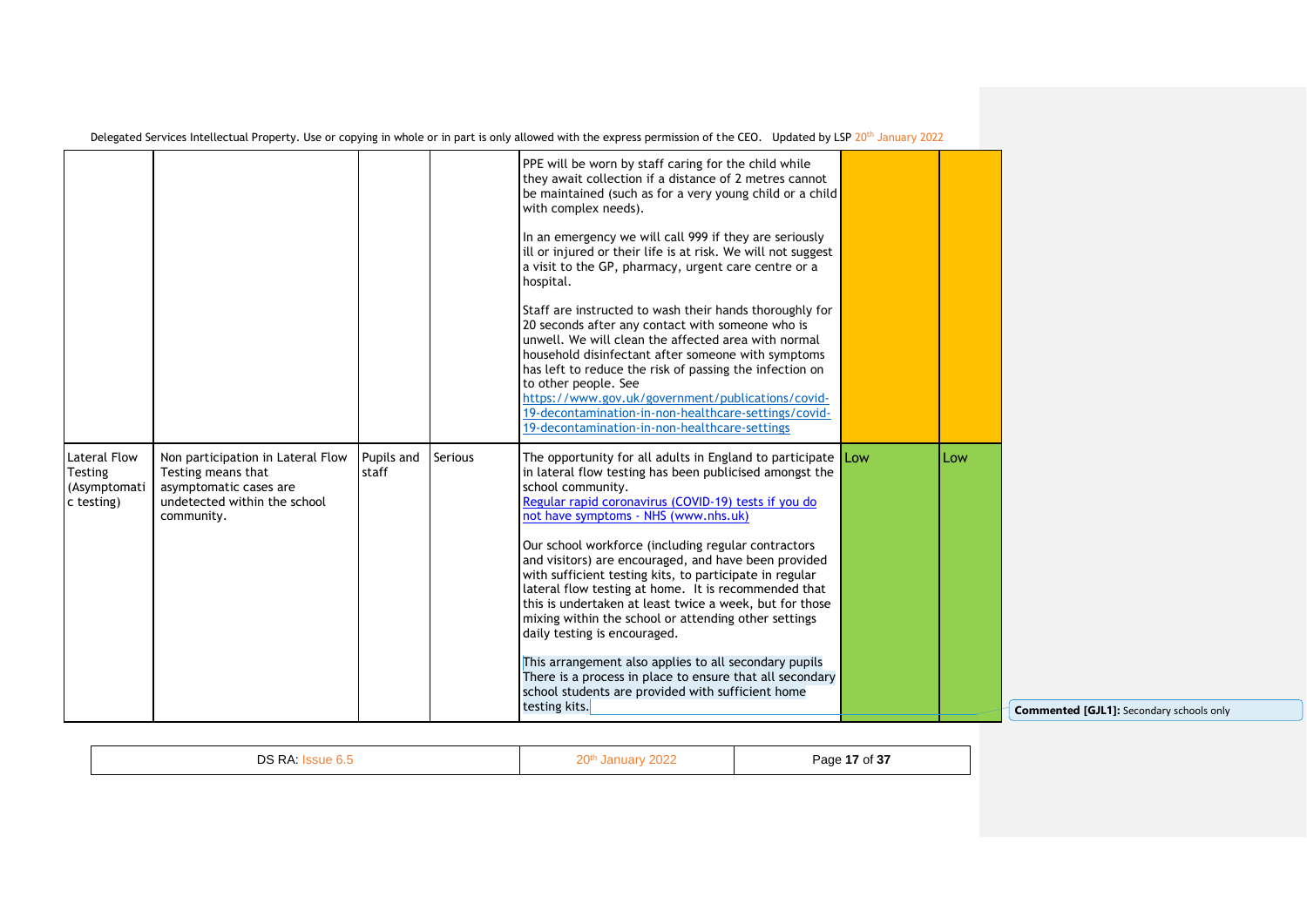| Delegated Services Intellectual Property. Use or copying in whole or in part is only allowed with the express permission of the CEO. Updated by LSP 20 <sup>th</sup> January 2022 |  |  |  |  |
|-----------------------------------------------------------------------------------------------------------------------------------------------------------------------------------|--|--|--|--|
|-----------------------------------------------------------------------------------------------------------------------------------------------------------------------------------|--|--|--|--|

|  |  | We will ask parents and other visitors, including<br>peripatetic staff, to take a lateral flow device (LFD)<br>test before entering the school.                                                                            |  |
|--|--|----------------------------------------------------------------------------------------------------------------------------------------------------------------------------------------------------------------------------|--|
|  |  | We will ask staff that are moving between groups in<br>the school, and peripatetic staff such as supply<br>teachers, to take a lateral flow device (LFD) test at<br>the start of each applicable school day.               |  |
|  |  | We have sufficient test kits available to provide<br>additional kits to staff in the event they are<br>recommended to increase the frequency of testing (eg:<br>in the case of a local outbreak).                          |  |
|  |  | <b>Confirmatory PCR tests</b>                                                                                                                                                                                              |  |
|  |  | We will follow the latest government guidance on<br>confirmatory PCR tests in<br>https://www.gov.uk/government/publications/covid-                                                                                         |  |
|  |  | 19-stay-at-home-guidance following a positive lateral<br>flow test.                                                                                                                                                        |  |
|  |  | We note that from Tuesday 11 January 2022 anyone in<br>England who receives a positive lateral flow device<br>(LFD) test result should report their result on Report a<br>COVID-19 rapid lateral flow test result - GOV.UK |  |
|  |  | (www.gov.uk) and must self-isolate immediately, but<br>will not need to take a follow-up PCR test.                                                                                                                         |  |
|  |  | After reporting a positive LFD test result, they will be<br>contacted by NHS Test and Trace so that their contacts<br>can be traced.                                                                                       |  |
|  |  | Anyone who tests positive will be able to leave self-<br>isolation in line with<br>https://www.gov.uk/government/publications/covid-                                                                                       |  |

| פח<br>D <sub>A</sub><br>◡<br> | $\bigcap_{n\in\mathbb{N}}$<br>$\sim$<br>ZU. | .007<br>18 ∩f<br>⊃ane<br>-51 |
|-------------------------------|---------------------------------------------|------------------------------|
|-------------------------------|---------------------------------------------|------------------------------|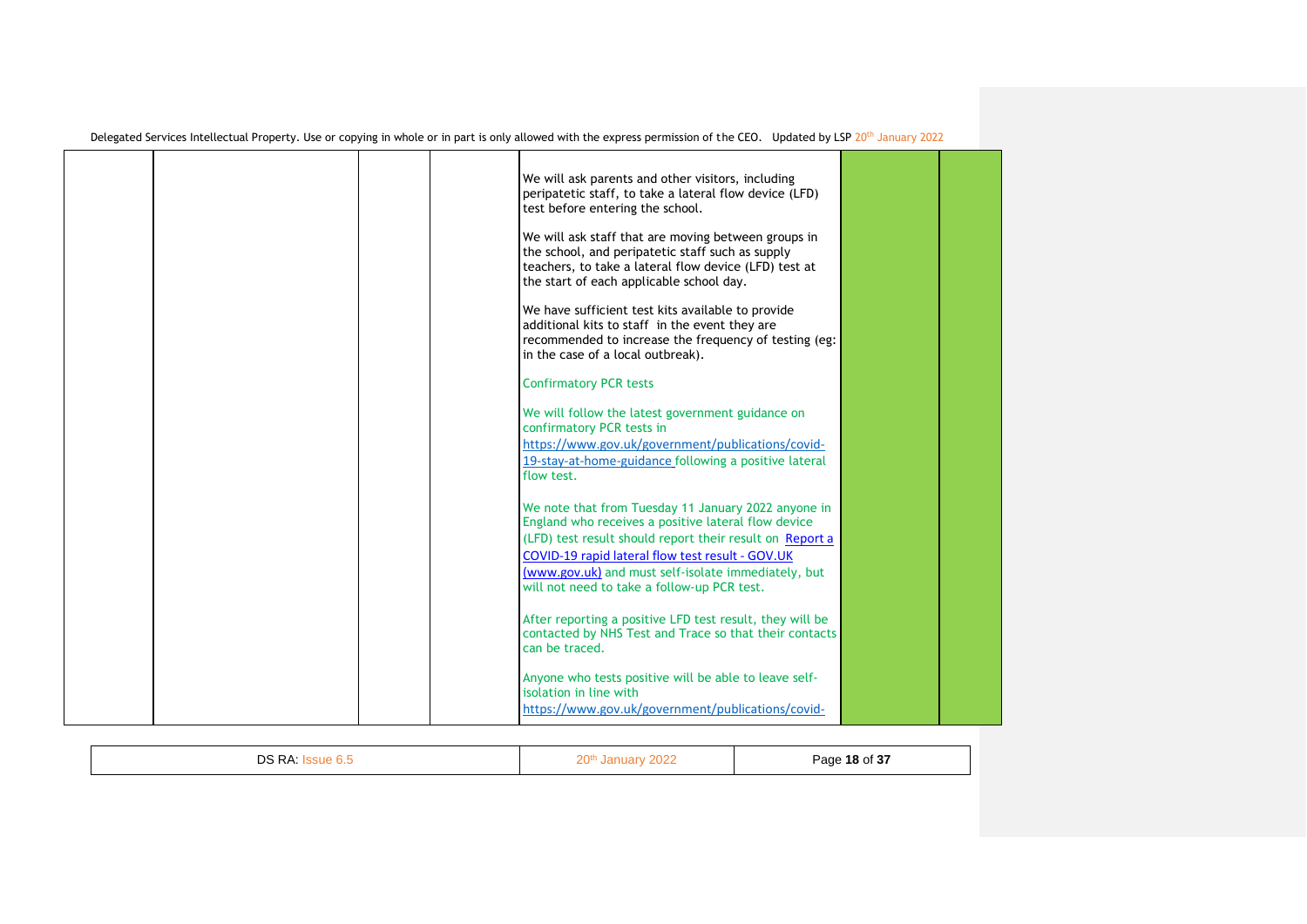|                                                       |                                                                                                                                                                                                     |                     |                | 19-stay-at-home-guidance i.e. five full after<br>symptoms started (or the day the test was taken if<br>they did not have symptoms). The self-isolation period<br>remains 10 full days for those without negative results<br>from 2 LFD tests taken a day apart                                                                                                                                                                                                                                                                                                                                                                                                                                                                                                                                                                                                                                                                                                                                                                |     |     |
|-------------------------------------------------------|-----------------------------------------------------------------------------------------------------------------------------------------------------------------------------------------------------|---------------------|----------------|-------------------------------------------------------------------------------------------------------------------------------------------------------------------------------------------------------------------------------------------------------------------------------------------------------------------------------------------------------------------------------------------------------------------------------------------------------------------------------------------------------------------------------------------------------------------------------------------------------------------------------------------------------------------------------------------------------------------------------------------------------------------------------------------------------------------------------------------------------------------------------------------------------------------------------------------------------------------------------------------------------------------------------|-----|-----|
|                                                       | On site Lateral Flow Testing<br>process is not implemented<br>correctly leading to inaccurate<br>results and/or inadequate follow<br>up of positive test results                                    | Pupils and<br>staff | <b>Serious</b> | See Appendix 1 for the separate risk assessment that is $N/A$<br>in place to cover any arrangements for on site<br>asymptomatic Lateral Flow Testing.                                                                                                                                                                                                                                                                                                                                                                                                                                                                                                                                                                                                                                                                                                                                                                                                                                                                         |     | N/A |
| Management<br>of confirmed<br>cases of<br>coronavirus | Failure to follow PHE/NHS Track<br>and Trace procedures increases<br>the likelihood of exposure to<br>coronavirus in the school<br>community.<br>Anxiety and dissent within the<br>school community | Pupils and<br>staff | <b>Serious</b> | We note that close contacts of those testing positive<br>with coronavirus will be identified via NHS Test and<br>Trace. We note that we may be contacted in<br>exceptional cases to identify close contacts.<br>Yatton Schools - Admin will continue to up-date the<br>daily numbers for staff so they are aware where there<br>are cases in the school.<br>We are no longer required to collect contact details,<br>or keep records of our staff and visitors. However, we<br>will follow advice to continue to display an NHS QR<br>code for participants wishing to check in using the app,<br>to support NHS Test and Trace.<br>We will continue to have a system to collect (and<br>securely store) names and contact details for those<br>who ask to check in but do not have the app.<br>We will not turn visitors away if they refuse to check<br>in.<br>We note the thresholds, detailed below, can be used<br>by settings as an indication for when to seek public<br>health advice if they are concerned. For most | LOW | LOW |

|--|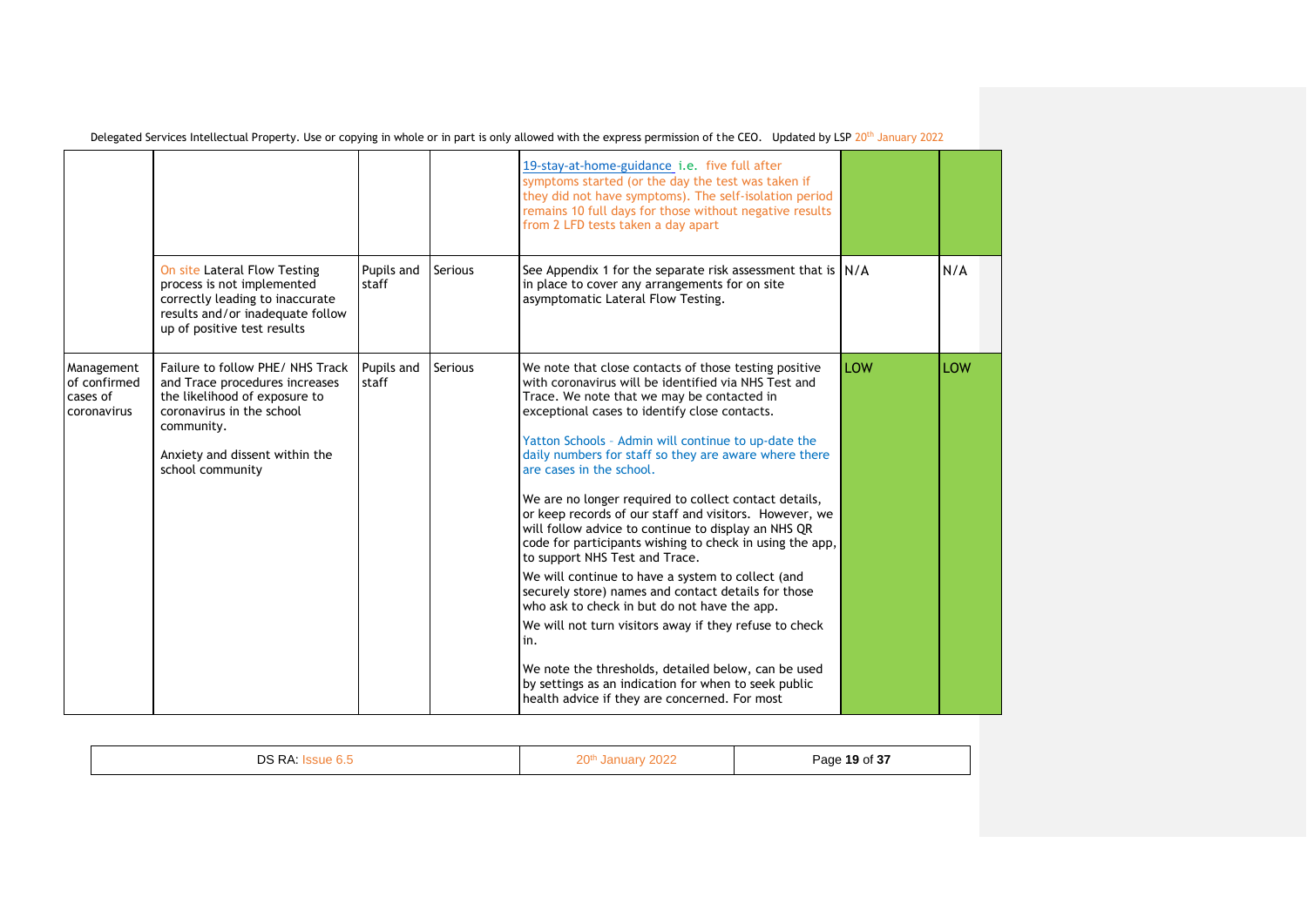|  |  | education and childcare settings, whichever of these<br>thresholds is reached first:<br>5 children, pupils, students or staff, who are<br>likely to have mixed closely, test positive for                                                                                                                                                                                                                                       |  |
|--|--|---------------------------------------------------------------------------------------------------------------------------------------------------------------------------------------------------------------------------------------------------------------------------------------------------------------------------------------------------------------------------------------------------------------------------------|--|
|  |  | COVID-19 within a 10-day period; or<br>10% of children, pupils, students or staff who are<br>likely to have mixed closely test positive for<br>COVID-19 within a 10-day period.                                                                                                                                                                                                                                                 |  |
|  |  | We will seek public health advice if a pupil or staff<br>member is admitted to hospital with COVID-19.<br>Hospitalisation could indicate increased severity of<br>illness or a new variant of concern.                                                                                                                                                                                                                          |  |
|  |  | Alternatively, we will call the Department for<br>Education's existing coronavirus (COVID-19) helpline<br>number on 0800 046 8687 and selecting option 1. The<br>advice service is open Monday to Friday from 8am to<br>6pm and 10am to 6pm on Saturdays and Sundays. The<br>call will be with a dedicated team of advisors who will<br>inform the school of what action is needed based on<br>the latest public health advice. |  |
|  |  | Where a staff member has tested positive for COVID-<br>19, education and childcare settings do not need to<br>routinely contact the NHS Self Isolation Service Hub to<br>provide details of close contacts. However, to ensure<br>eligible individuals identified as a close contact can                                                                                                                                        |  |
|  |  | access Test and Trace Support Payments you may<br>consider providing staff details to the NHS Self<br>Isolation Hub when:                                                                                                                                                                                                                                                                                                       |  |
|  |  | a staff member who was in close contact<br>with the person testing positive has<br>indicated they are not exempt from self-<br>isolation, but the person testing positive                                                                                                                                                                                                                                                       |  |

| DS RA:<br>٦ue b.ಒ | 0000<br>ว∩th⊹<br>12N<br>2022<br>ZU'''<br>$ -$ | Page 20 of 37 |
|-------------------|-----------------------------------------------|---------------|
|                   |                                               |               |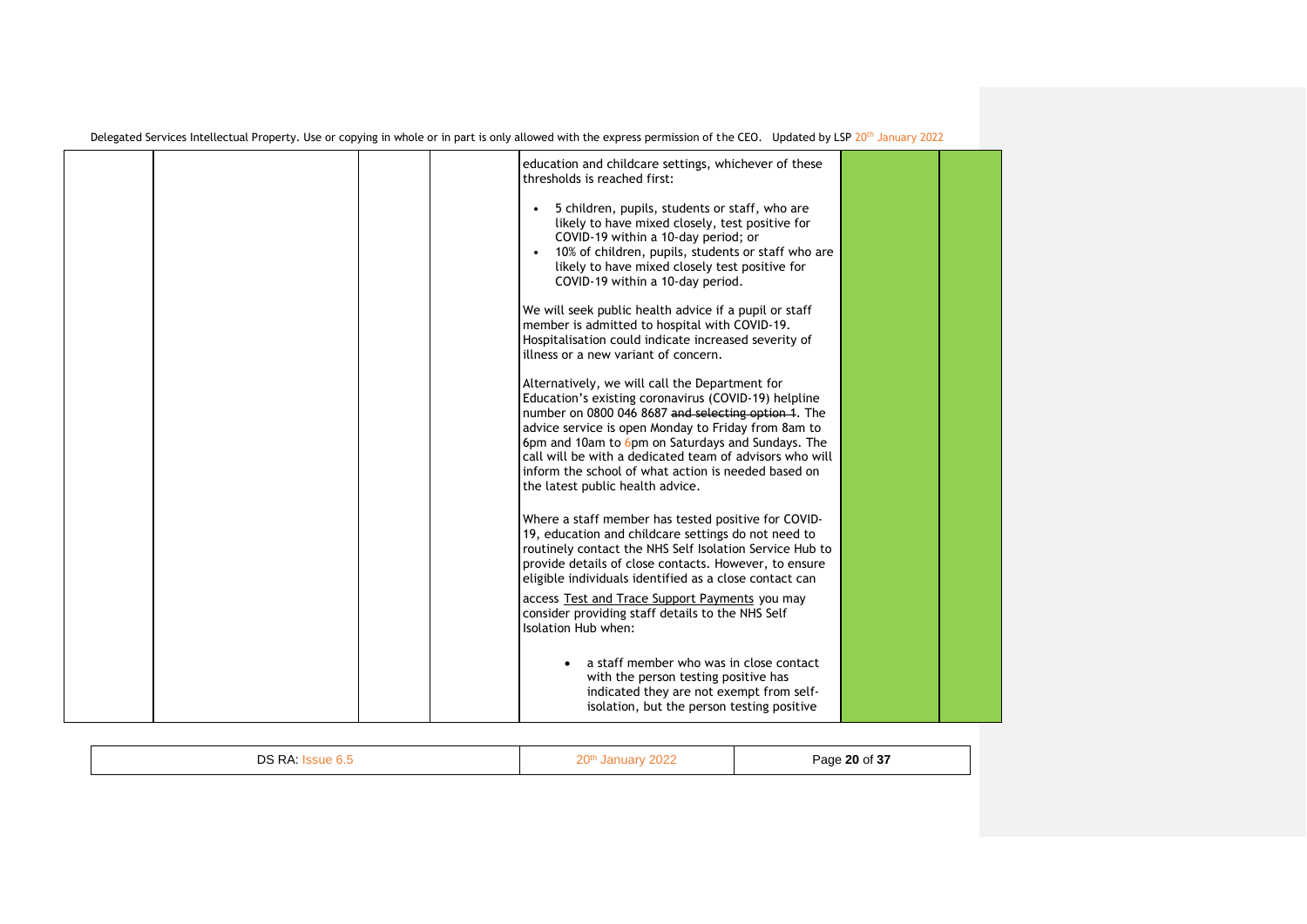|                     |                                                                         |                     |                | was unable to provide that person's details<br>to NHS Test and Trace<br>it is particularly difficult for the person<br>testing positive to identify or provide<br>details of some members of staff they were<br>in contact with, for example, temporary<br>workers such as supply staff, peripatetic<br>teachers, contractors or ancillary staff<br>Frequently asked questions on contact tracing and self-<br>isolation can be found on the DfE's document sharing<br>platforms for primary and early years, secondary<br>schools, further education and higher education and<br>children's social care.                                                                                                                |     |     |
|---------------------|-------------------------------------------------------------------------|---------------------|----------------|--------------------------------------------------------------------------------------------------------------------------------------------------------------------------------------------------------------------------------------------------------------------------------------------------------------------------------------------------------------------------------------------------------------------------------------------------------------------------------------------------------------------------------------------------------------------------------------------------------------------------------------------------------------------------------------------------------------------------|-----|-----|
| NHS COVID-19<br>App | Inadequate response to alerts<br>provided by use of NHS COVID-19<br>App | Pupils and<br>staff | <b>Serious</b> | We have informed all staff and students (secondary<br>where applicable), to inform a member of staff if they<br>receive a notification during the day that they had<br>been in contact with a positive case. To support this,<br>the notification itself will advise them that if they are<br>under the age of 18, they should show the message to<br>a trusted adult.<br>See Section 4 above re: Contact with an infected<br>person and If you're told to self-isolate by NHS Test and<br>Trace - NHS (www.nhs.uk)<br>Where staff are required to keep their phones in<br>lockers etc during the working day we have advised<br>them to turn the tracking off whilst they are not in<br>close proximity to their phone. | Low | Low |

| DR PA | ว∩th<br>$  -$ | Page 21 of 37<br>$     -$<br>- - - |
|-------|---------------|------------------------------------|
|       |               |                                    |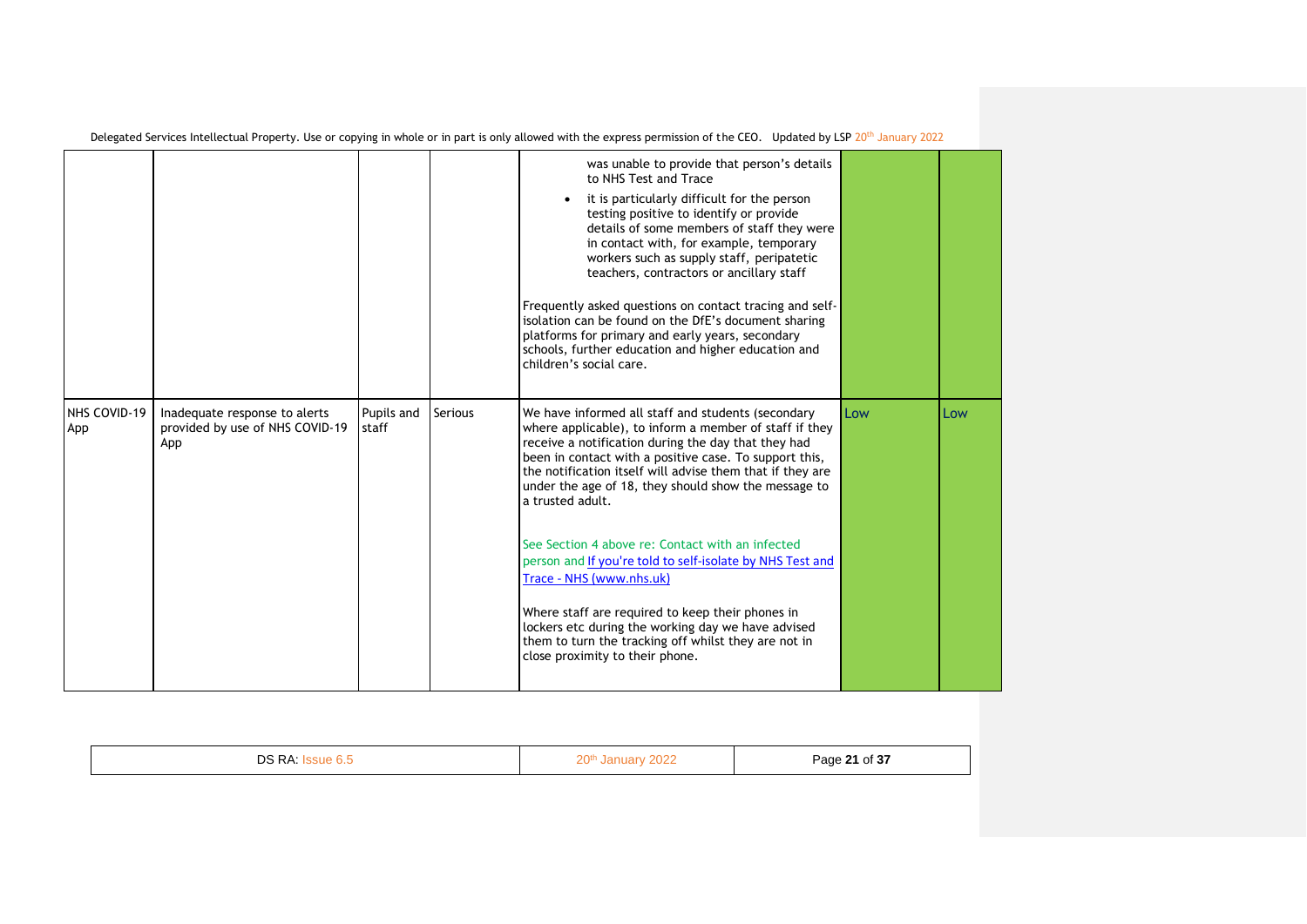| Vaccination of<br>students<br>(secondary<br>schools only) | Students are unable to be<br>vaccinated at school leading to<br>increased rates of infection and<br>disruption to education.                | Students<br>and staff        | <b>Serious</b> | We have measures in place to administer the<br>programme as set out in the guidance below. This<br>guidance was updated in December 2021 as pupils who<br>are twelve and over are now being offered 2 doses of<br>vaccine.<br>https://www.gov.uk/government/publications/covid-19-<br>vaccination-resources-for-schools/covid-19-vaccination-<br>programme-for-young-people-guidance-for-parents                                                                      | N/A |     |
|-----------------------------------------------------------|---------------------------------------------------------------------------------------------------------------------------------------------|------------------------------|----------------|-----------------------------------------------------------------------------------------------------------------------------------------------------------------------------------------------------------------------------------------------------------------------------------------------------------------------------------------------------------------------------------------------------------------------------------------------------------------------|-----|-----|
|                                                           | School is targeted by those<br>opposed to the vaccination<br>programme. Potential for injury<br>or distress within the school<br>community. | <b>Students</b><br>and staff | Serious        | We have discussed potential alternative entry/access<br>routes to the site which could be deployed if necessary<br>to bypass any protestors.<br>Concerns are shared with the police (101) or 999 for<br>criminal behaviour.<br>A media statement is prepared.<br>Staff are briefed on their roles in potential interaction<br>with protestors bearing in mind our site is private,<br>minimising disruption and supporting any pupils<br>distressed by demonstration. | N/A |     |
| Containing<br>any local<br>outbreak                       | Disruption to pupils' education                                                                                                             | Pupils and<br>staff          | <b>Serious</b> | We have developed arrangements to ensure that the<br>education of affected groups of pupils is maintained in<br>the event of increased restrictions or closure. This will<br>include the provision of remote learning                                                                                                                                                                                                                                                 | Low | Low |
|                                                           | Parents/carers of a child with<br>symptoms of coronavirus refuse<br>to keep them at home.                                                   | Pupils and<br>staff          | <b>Serious</b> | We note government guidance:<br>'If a parent or carer of a pupil with coronavirus or with<br>a suspected case of coronavirus insists on their child<br>attending our school, we will take the decision to<br>refuse the pupil if, in our reasonable judgement, it is                                                                                                                                                                                                  | Low | Low |

| Page 22 of 37<br>11 I<br>--<br>____ |
|-------------------------------------|
|-------------------------------------|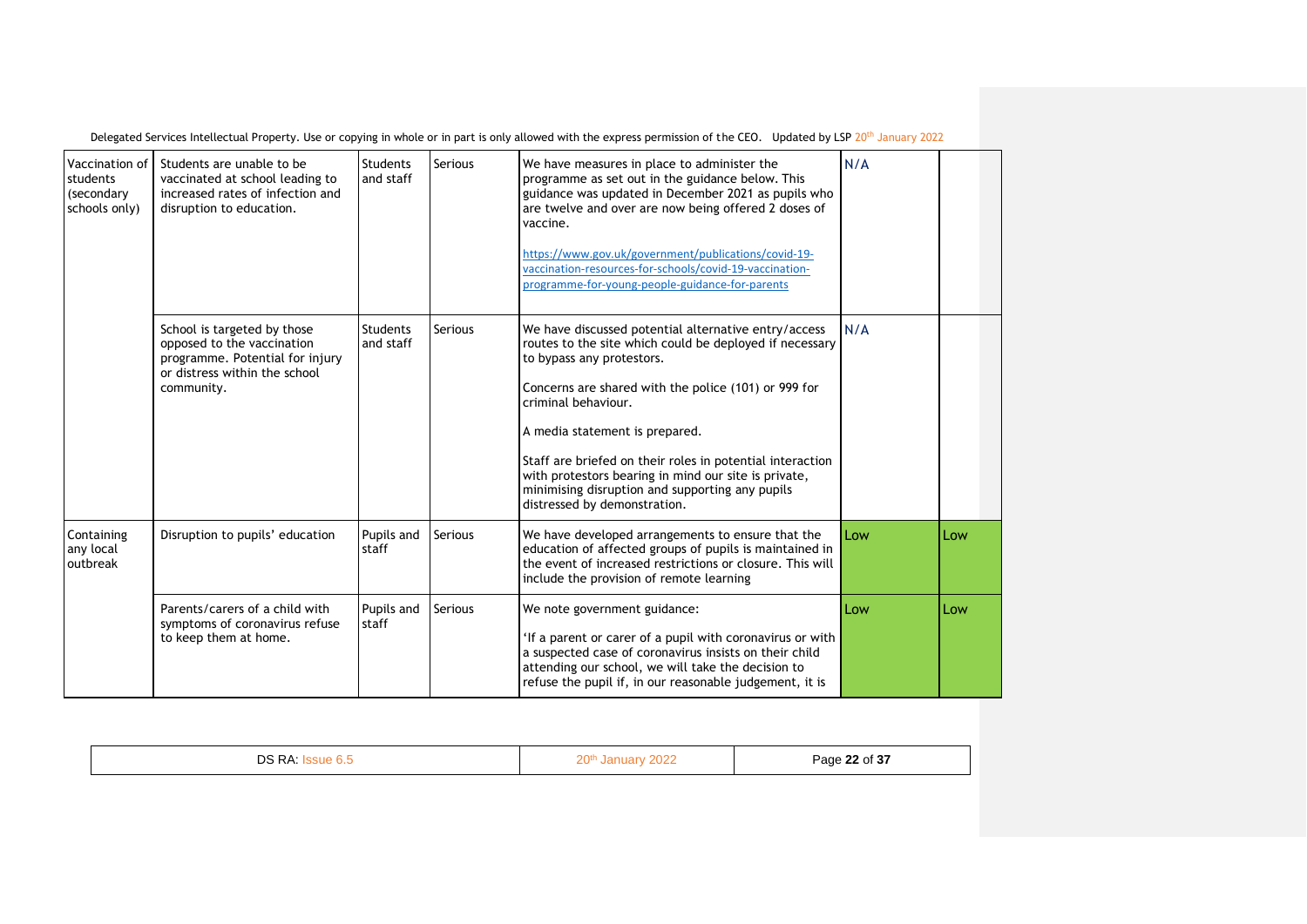|                          | Notification to Ofsted (Early                                                                                                          |                              |         | necessary to protect other pupils and staff from<br>possible infection with COVID-19.<br>'Our decision will be carefully considered in light of all<br>the circumstances and current public health advice.'<br>We note that any confirmed cases of coronavirus in the                                                                                                                                                                                                                                                                                                                                                                                                                                                                                                                                      |             |     |
|--------------------------|----------------------------------------------------------------------------------------------------------------------------------------|------------------------------|---------|------------------------------------------------------------------------------------------------------------------------------------------------------------------------------------------------------------------------------------------------------------------------------------------------------------------------------------------------------------------------------------------------------------------------------------------------------------------------------------------------------------------------------------------------------------------------------------------------------------------------------------------------------------------------------------------------------------------------------------------------------------------------------------------------------------|-------------|-----|
|                          | <b>Years and childcare settings</b><br><b>ONLY)</b>                                                                                    |                              |         | school (child or staff member), or if the school has<br>been advised to close as a result, should be 'swiftly'<br>reported to Ofsted through the usual notification<br>channels.                                                                                                                                                                                                                                                                                                                                                                                                                                                                                                                                                                                                                           |             |     |
| 5. GENERAL               |                                                                                                                                        |                              |         |                                                                                                                                                                                                                                                                                                                                                                                                                                                                                                                                                                                                                                                                                                                                                                                                            |             |     |
| Use of face<br>coverings | Failure to use face covering in<br>crowded areas increases the<br>likelihood of exposure to<br>coronavirus in the school<br>community. | <b>Students</b><br>and staff | Serious | From 20 January, face coverings are no longer advised<br>for pupils, staff and visitors in classrooms. From 27<br>January, face coverings are no longer advised for<br>pupils, staff and visitors in communal areas.<br>From 27 January, staff and pupils should follow wider<br>advice on face coverings outside of<br>school, including on transport to and from school.<br>Whilst face coverings are no longer mandatory in<br>schools, we recognise that individual staff and pupils<br>may still wish to wear these and will support them to do<br>this.<br>NB: Use of face coverings could be temporarily<br>reinstated as part of a contingency plan response to a<br>local outbreak determined either by the Headteacher,<br>the Trust's Executive Team or the local Director of<br>Public Health. | <b>ILOW</b> | LOW |

| <b>D</b><br>DS<br><b>RA</b> | ว∩t<br>ZU | Page 23 of 37<br>$\overline{\phantom{a}}$ |
|-----------------------------|-----------|-------------------------------------------|
|                             |           |                                           |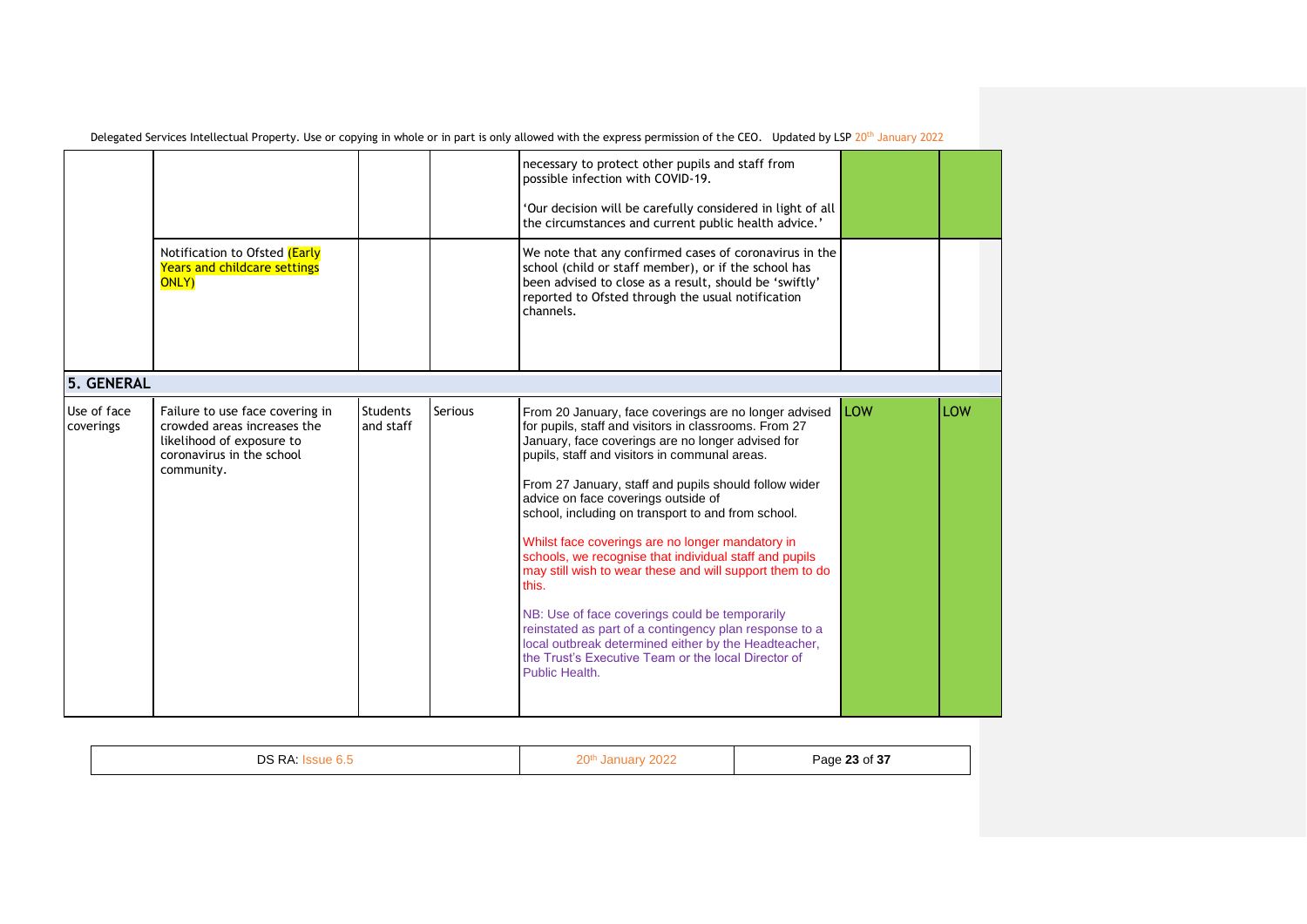| Use of face<br>coverings:<br>Parents/carers<br>at school drop<br>off/pick up<br>Visitors to<br>school | Failure to use face covering in<br>areas where it is difficult to<br>maintain social distancing<br>increases the likelihood of<br>exposure to coronavirus in the<br>school community. | Pupils and<br>staff          | Serious | From 27 January, parents/carers should follow wider<br>advice on face coverings outside of<br>school.<br>Whilst face coverings are no longer required in schools,<br>we recognise that individual parents/carers may still<br>wish to wear these and will support them to do this.<br>Yatton Schools: Signage and communication will<br>strongly recommend the wearing of masks when<br>coming to the office and when in school.<br>NB: Use of face coverings could be temporarily<br>reinstated as part of a contingency plan response to a<br>local outbreak determined either by the Headteacher,<br>the Trust's Executive Team or the local Director of<br>Public Health.<br>Yatton Schools: Both staff and parents who are exempt<br>have been asked to be sensitive also to those who wear<br>masks and maintain a 2m distance when around school<br>or talking at classroom doors. | Medium | Medium |
|-------------------------------------------------------------------------------------------------------|---------------------------------------------------------------------------------------------------------------------------------------------------------------------------------------|------------------------------|---------|-------------------------------------------------------------------------------------------------------------------------------------------------------------------------------------------------------------------------------------------------------------------------------------------------------------------------------------------------------------------------------------------------------------------------------------------------------------------------------------------------------------------------------------------------------------------------------------------------------------------------------------------------------------------------------------------------------------------------------------------------------------------------------------------------------------------------------------------------------------------------------------------|--------|--------|
| Safe wearing<br>and removal<br>of face<br>coverings                                                   | Potential of contamination if face<br>coverings are removed or<br>disposed of incorrectly.                                                                                            | <b>Students</b><br>and staff | Serious | A process is in place for removing face coverings when<br>those who use face coverings arrive at school, and<br>when face coverings are worn at school in certain<br>circumstances. This process has been communicated<br>clearly to students and staff.<br>Reminder training:<br>https://www.youtube.com/watch?app=desktop&y=adB8<br><b>RW4I3o4</b>                                                                                                                                                                                                                                                                                                                                                                                                                                                                                                                                      | Low    | Low    |

| פר<br><b>KF</b> | $\sim$ $\sim$ $\sim$ $\sim$ | Page 24 of 37<br>$   -$<br>ີ |
|-----------------|-----------------------------|------------------------------|
|                 |                             |                              |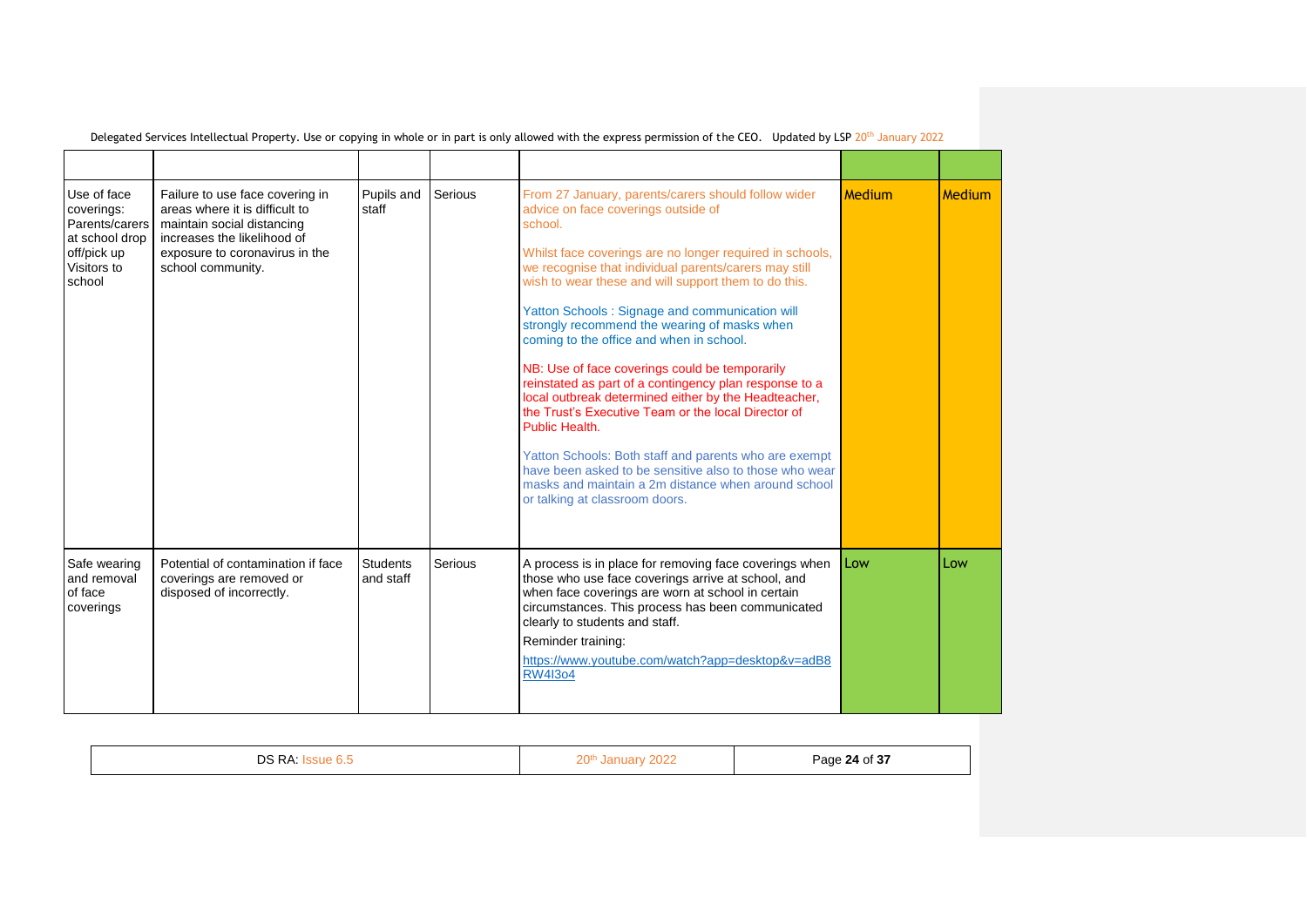|                                         |                                                                                                                     |                                         |         | Safe wearing of face coverings requires cleaning of<br>hands before and after touching – including to remove<br>or put them on - and the safe storage of them in<br>individual, sealable plastic bags between use. Where a<br>face covering becomes damp, it should not be worn and<br>the face covering should be replaced carefully.<br>Students will be instructed not to touch the front of their<br>face covering during use or when removing it and they<br>must dispose of temporary face coverings in a 'black<br>bag' waste bin (not recycling bin) or place reusable face<br>coverings in a plastic bag they can take home with<br>them, and then wash their hands again before heading<br>to their classroom.                                                                                                                                                                                                                 |     |     |
|-----------------------------------------|---------------------------------------------------------------------------------------------------------------------|-----------------------------------------|---------|------------------------------------------------------------------------------------------------------------------------------------------------------------------------------------------------------------------------------------------------------------------------------------------------------------------------------------------------------------------------------------------------------------------------------------------------------------------------------------------------------------------------------------------------------------------------------------------------------------------------------------------------------------------------------------------------------------------------------------------------------------------------------------------------------------------------------------------------------------------------------------------------------------------------------------------|-----|-----|
| Use of<br>transparent<br>face coverings | Discomfort from use of<br>transparent face coverings.<br>Reduced likelihood of<br>containment of virus transmission | Pupils,<br>Staff and<br><b>Visitors</b> | Serious | In circumstances when face coverings are chosen or<br>required, we note the Government quidance as follows:<br>Transparent face coverings can be worn to assist<br>communication with someone who relies on:<br>• lip reading<br>• clear sound<br>• facial expression<br>Transparent face coverings may be effective in reducing<br>the spread of COVID-19. However, the evidence to<br>support this is currently very limited.<br>Face coverings (whether transparent or cloth) should fit<br>securely around the face to cover the nose and mouth<br>and be made with a breathable material capable of<br>filtering airborne particles.<br>The main benefit from a transparent face covering is<br>that they can aid communication, for example enabling<br>lip-reading or allowing for the full visibility of facial<br>expressions, but this should be considered alongside<br>the comfort and breathability of a face covering that | Low | Low |

|  | $\bigcap$ $\bigcap$ $\bigcup$<br>w<br>__ | $\sim$<br>$\mathbf{A}$<br>محد<br>$\sim$ |
|--|------------------------------------------|-----------------------------------------|
|--|------------------------------------------|-----------------------------------------|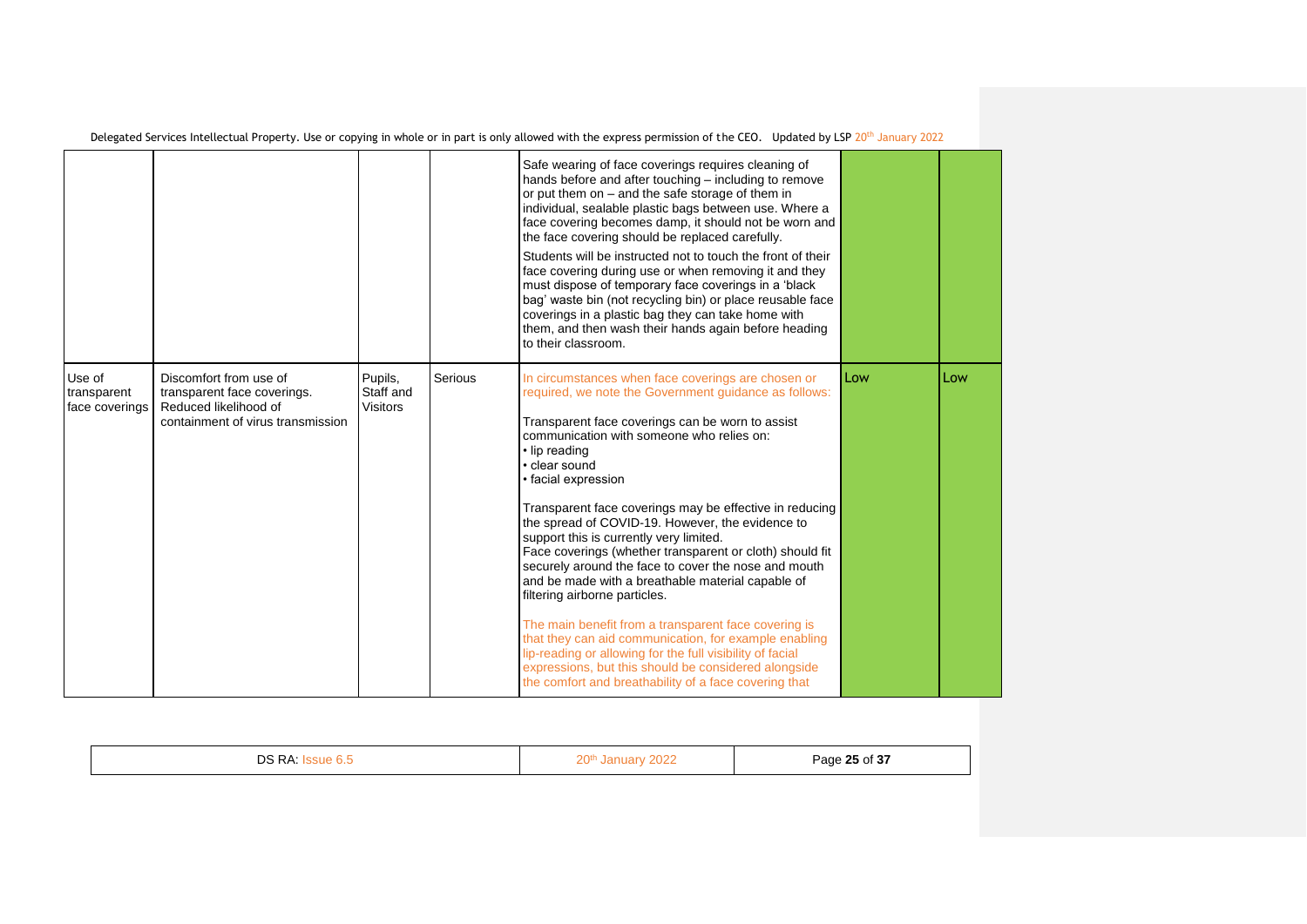|                                                                                                                     |                                                             |                     |         | contains plastic, which may mean that the face covering<br>is less breathable than layers of cloth.<br>Face visors or shields can be worn by those exempt<br>from wearing a face covering but they are not an<br>equivalent alternative in terms of source control of virus<br>transmission. They may protect the wearer against<br>droplet spread in specific circumstances but are unlikely<br>to be effective in preventing the escape of smaller<br>respiratory particles when used without an additional<br>face covering.<br>They should only be used after carrying out a risk<br>assessment for the specific situation and should always<br>be cleaned appropriately<br>The use of face coverings may have a particular impact<br>on those who rely on visual signals for communication.<br>Those who communicate with or provide support to<br>those who do, are exempt from any recommendation to<br>wear face coverings in our school.<br>As an employer, we have a duty to comply with the<br>Equality Act 2010 which includes making reasonable<br>adjustments for disabled staff. We also have a duty to<br>make reasonable adjustments for disabled pupils, to<br>support them to access education successfully. |     |     |
|---------------------------------------------------------------------------------------------------------------------|-------------------------------------------------------------|---------------------|---------|---------------------------------------------------------------------------------------------------------------------------------------------------------------------------------------------------------------------------------------------------------------------------------------------------------------------------------------------------------------------------------------------------------------------------------------------------------------------------------------------------------------------------------------------------------------------------------------------------------------------------------------------------------------------------------------------------------------------------------------------------------------------------------------------------------------------------------------------------------------------------------------------------------------------------------------------------------------------------------------------------------------------------------------------------------------------------------------------------------------------------------------------------------------------------------------------------------------------------------|-----|-----|
| Use of<br>Personal<br>Protective<br>Equipment<br>(PPE)<br>(A face<br>covering is not<br>PPE because<br>they are not | Incorrect use exacerbates the risk<br>of further infection. | Pupils and<br>staff | Serious | The majority of staff in education settings will not<br>require PPE beyond what they would normally need for<br>their work. PPE is only needed in a very small number<br>of cases including:<br>children, young people and students whose<br>$\bullet$<br>care routinely already involves the use<br>of PPE due to their intimate care needs should<br>continue to receive their care in the same way                                                                                                                                                                                                                                                                                                                                                                                                                                                                                                                                                                                                                                                                                                                                                                                                                           | Low | Low |

|  | DΛ<br>∍∼<br>◡ | . . | Page 26 of 37<br>.<br>$\sim$ |
|--|---------------|-----|------------------------------|
|--|---------------|-----|------------------------------|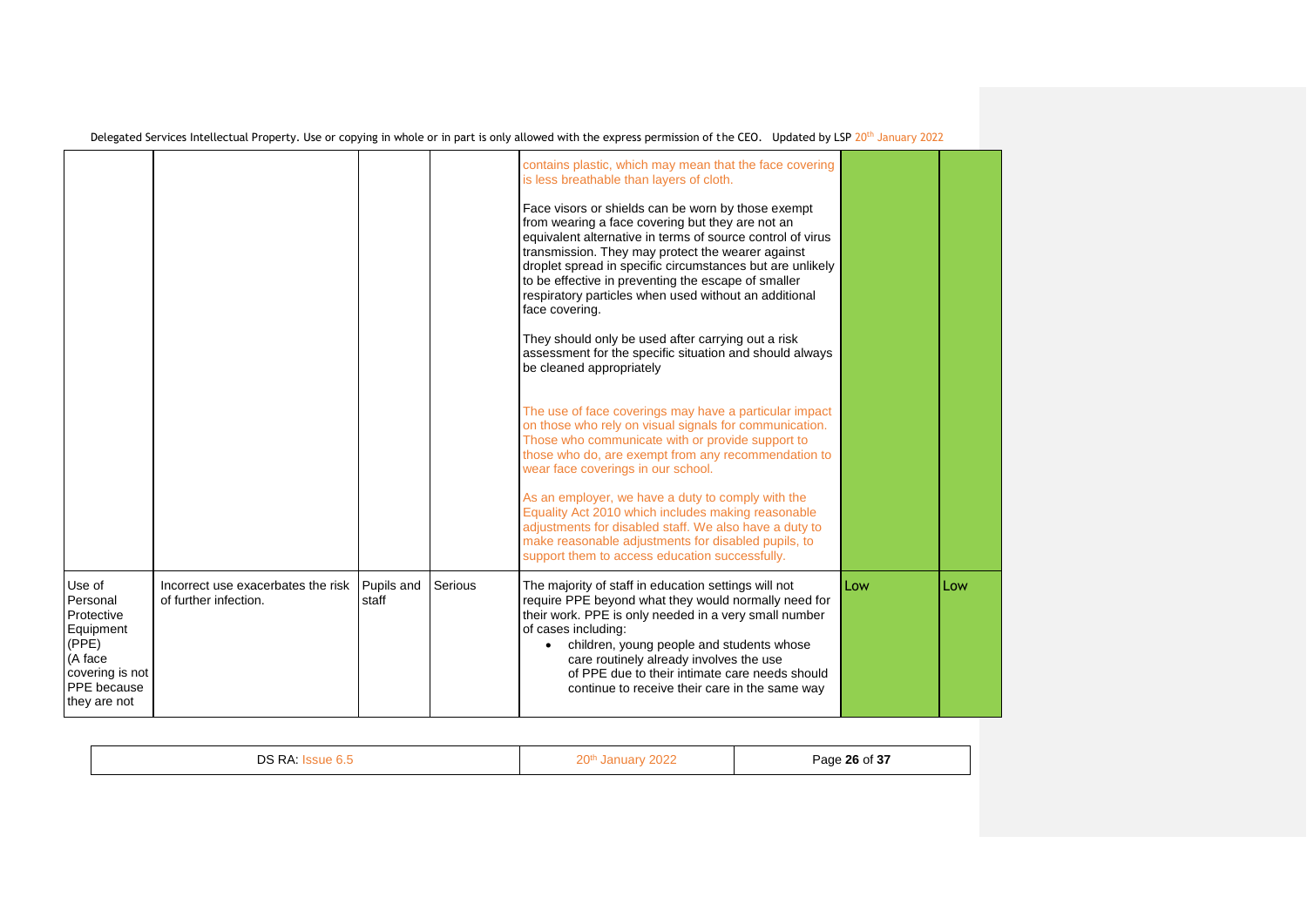|                                                                              | Delegated Services Intellectual Property. Use or copying in whole or in part is only allowed with the express permission of the CEO. Updated by LSP 20 <sup>th</sup> January 2022                                                                                                                                                                                                                                                                                                                                                                                                                                                                                                                                                                                                                                                                                                         |  |
|------------------------------------------------------------------------------|-------------------------------------------------------------------------------------------------------------------------------------------------------------------------------------------------------------------------------------------------------------------------------------------------------------------------------------------------------------------------------------------------------------------------------------------------------------------------------------------------------------------------------------------------------------------------------------------------------------------------------------------------------------------------------------------------------------------------------------------------------------------------------------------------------------------------------------------------------------------------------------------|--|
| designed to<br>protect the<br>wearer from<br>infection from<br>coronavirus). | if a child, young person or other learner<br>becomes unwell with symptoms of coronavirus<br>while in school and needs direct personal care<br>until they can return home. A fluid-resistant<br>surgical face mask should be worn by the<br>supervising adult if a distance of 2 metres<br>cannot be maintained. If contact with the child<br>or young person is necessary, then disposable<br>gloves, a disposable apron and a fluid-resistant<br>surgical face mask should be worn by the<br>supervising adult. If a risk assessment<br>determines that there is a risk of splashing to<br>the eyes, for example from coughing, spitting, or<br>vomiting, then eye protection should also be<br>worn"<br><b>Yatton Schools:</b><br>PPE available in Reception and Year 1/2 Toilet<br>areas and First Aid room. Y3 Disabled toilets for<br>those who need to use for individual children. |  |
|                                                                              | Any staff that wish to use PPE outside of the scenarios<br>listed above will be provided with PPE by the school on<br>request or permitted to use their own appropriate PPE.<br>Staff should discuss this with their line manager.<br>We are using our local supply chains to obtain PPE.<br>We will ensure that, staff who are likely to have to<br>support pupils in the circumstances identified above and<br>potentially in the administration of some first aid have<br>access to appropriate equipment and training in its<br>correct use and disposal.<br>See:<br>https://assets.publishing.service.gov.uk/government/upl<br>oads/system/uploads/attachment_data/file/911313/PHE<br>quick_guide_to_donning_doffing_PPE_standard_healt                                                                                                                                              |  |

| <b>DS RA</b><br>`sue 6.5 | 20 <sup>th</sup><br>January 2022 | Page 27 of 37 |
|--------------------------|----------------------------------|---------------|
|                          |                                  |               |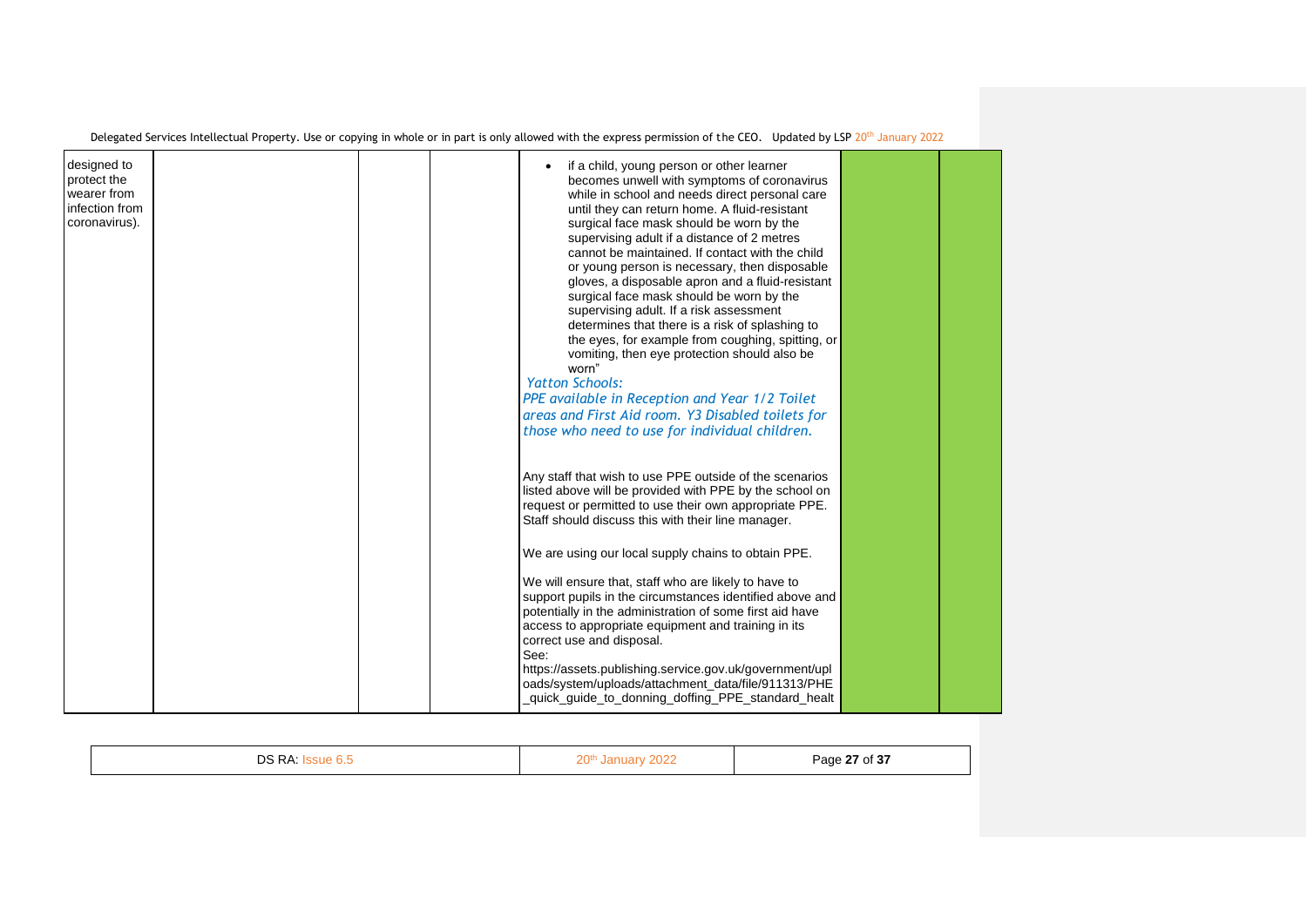|                                                                                                      |                                                                                     |           |         | h_and_social_care_settings.pdf                                                                                                                                                                                                                                                                                                                                                                                                                                                                                                                                                                                                                                                        |     |     |
|------------------------------------------------------------------------------------------------------|-------------------------------------------------------------------------------------|-----------|---------|---------------------------------------------------------------------------------------------------------------------------------------------------------------------------------------------------------------------------------------------------------------------------------------------------------------------------------------------------------------------------------------------------------------------------------------------------------------------------------------------------------------------------------------------------------------------------------------------------------------------------------------------------------------------------------------|-----|-----|
| Staff<br>wellbeing                                                                                   | Staff anxiety re: potential<br>exposure to the virus.                               | All staff | Serious | Where necessary, individual discussions are held with<br>staff to identify concerns. (NB: recognising that some<br>could be experiencing bereavement, mental health<br>issues, etc.).<br>We have signposted to relevant counselling services.<br>Including the Education Support Partnership<br>which provides a free helpline for school staff and<br>targeted support for mental health and wellbeing.<br>HR advice is available if required.<br>We are working with the trade unions.<br>https://www.hse.gov.uk/news/assets/docs/talking-<br>with-your-workers.pdf                                                                                                                 | Low | Low |
| Staff training<br>(including<br>induction for<br>supply<br>teachers and<br>other visiting<br>staff). | Staff are not aware or do not<br>understand the requirements for<br>working safely. | All staff | Serious | Training and written instruction were provided re:<br>operating procedures outlined in this risk assessment<br>to all staff on September 6 <sup>th</sup> 2021 and 5 <sup>th</sup> January 2022<br>This includes:<br>• What to do if they suspect that they or a member<br>of their household has coronavirus (including<br>testing arrangements),<br>Day to day organisations and procedures<br>$\bullet$<br>including arrangements for cleaning,<br>Procedures to follow if they suspect that a child<br>in their group is displaying coronavirus<br>symptoms,<br>• Site security and fire safety including evacuation<br>and lockdown procedures.<br>Use of PPE (where applicable). | Low | Low |

| D <sub>A</sub><br>no.<br>ーー・ | $\bigcap_{n\in\mathbb{N}}$<br>___ | Page 28 of 37<br>.<br>. |
|------------------------------|-----------------------------------|-------------------------|
|                              |                                   |                         |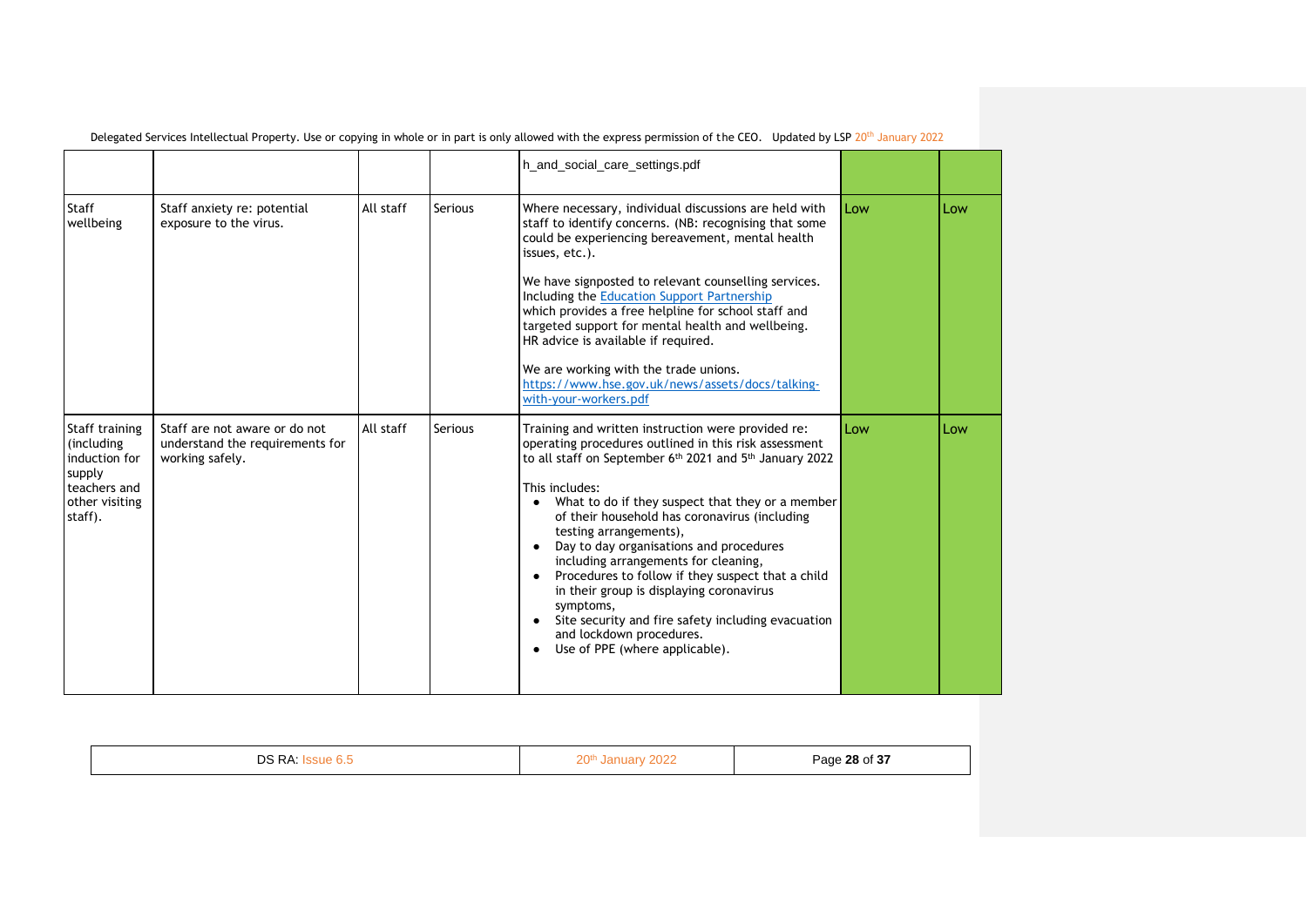| Individual<br>staff<br>requirements | Concerns from staff in identified<br>work groups | <b>Those</b><br>previously<br>considered<br>as<br>Clinically<br>extremely<br>vulnerable | Fatal/ Major   | We have taken note of government guidance issued on <b>LOW</b><br>24/12/21, namely:<br>Guidance on protecting people who are clinically<br>extremely vulnerable from COVID-19 - GOV.UK<br>(www.gov.uk)<br>We will continue to discuss with CEV employees how<br>they can be supported to carry out their duties in the<br>workplace.<br>We note that the government's 'Plan B' arrangements<br>from 13 December recommend that office workers who<br>can work from home should do so. Anyone who cannot<br>work from home, such as those involved in the face-to-<br>face provision of education, should continue to go to<br>their place of work.<br>Guidance for schools states that 'School leaders are<br>best placed to determine the workforce required to<br>meet the needs of their pupils. School leaders will<br>need to consider whether it is possible for specific<br>staff undertaking certain roles to work from home<br>without disrupting to face-to-face education.' |     | LOW |
|-------------------------------------|--------------------------------------------------|-----------------------------------------------------------------------------------------|----------------|----------------------------------------------------------------------------------------------------------------------------------------------------------------------------------------------------------------------------------------------------------------------------------------------------------------------------------------------------------------------------------------------------------------------------------------------------------------------------------------------------------------------------------------------------------------------------------------------------------------------------------------------------------------------------------------------------------------------------------------------------------------------------------------------------------------------------------------------------------------------------------------------------------------------------------------------------------------------------------------|-----|-----|
|                                     | Concerns from staff in identified<br>work groups | Pregnant<br>women                                                                       | <b>Serious</b> | We will follow the specific guidance for pregnant<br>employees because pregnant women are<br>considered CV. In some cases, pregnant women may<br>also have other health conditions that mean they are<br>considered CEV, where the advice for clinically<br>extremely vulnerable staff will apply. We will follow<br>the same principles for pregnant pupils, in line with<br>our wider health and safety obligations.<br>NB Further guidance and advice on coronavirus (COVID-<br>19) and pregnancy from the Royal College of<br>Gynaecologists.                                                                                                                                                                                                                                                                                                                                                                                                                                      | Low | Low |

| D <sub>A</sub><br>r c<br>◡ | $\bigcap_{n\in\mathbb{N}}$<br>$\overline{1}$ | Page 29 of 37 |
|----------------------------|----------------------------------------------|---------------|
|                            |                                              |               |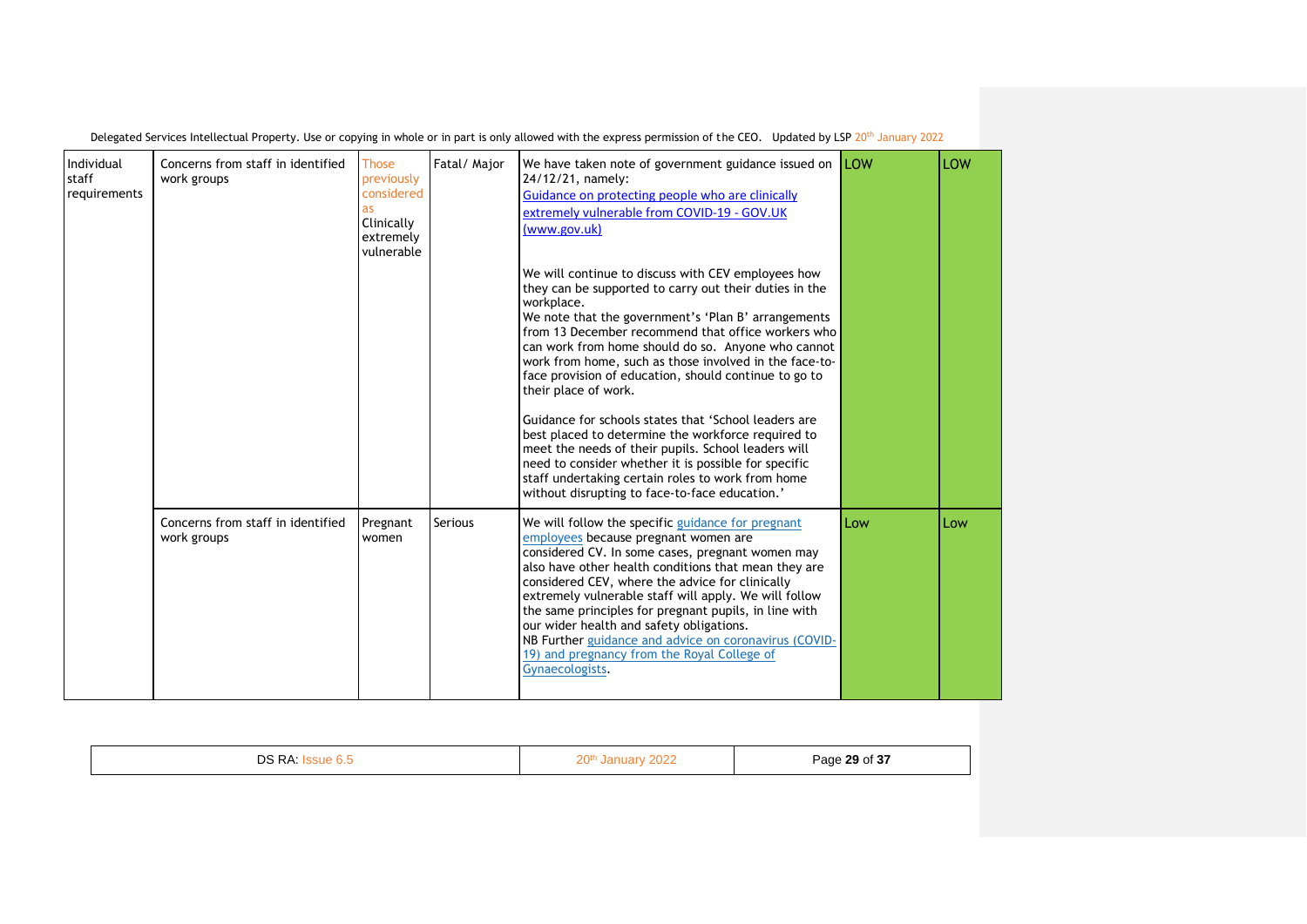| Use of<br>volunteers                                                         | Potential for the introduction of<br>coronavirus into the school                                               | Pupils &<br><b>Staff</b>                                      | <b>Serious</b>  | Volunteers may be used to support the work of the<br>school, as would usually be the case.<br>All volunteers will be expected to follow our control<br>measures to reduce the spread of coronavirus.                                                                                                                                                                                                                                                                                                                                                                                                                                                                                                                | Medium | <b>Medium</b> |
|------------------------------------------------------------------------------|----------------------------------------------------------------------------------------------------------------|---------------------------------------------------------------|-----------------|---------------------------------------------------------------------------------------------------------------------------------------------------------------------------------------------------------------------------------------------------------------------------------------------------------------------------------------------------------------------------------------------------------------------------------------------------------------------------------------------------------------------------------------------------------------------------------------------------------------------------------------------------------------------------------------------------------------------|--------|---------------|
| Management<br><b>of</b><br>expectations<br>within the<br>school<br>community | Anxiety within the school's<br>community re: prevalence and<br>effectiveness of infection control<br>measures. | All<br>members<br>of the<br>school<br>community               | <b>Serious</b>  | Our communication with parents and pupils prior to<br>our return in September 2021 will include information<br>about the control measures within this risk assessment.<br>Government guidance for parents is available at: What<br>parents and carers need to know about early years<br>providers, settings and colleges - GOV.UK<br>(www.gov.uk)                                                                                                                                                                                                                                                                                                                                                                   | Low    | Low           |
| Individual<br>pupil medical<br>requirements                                  | Increased likelihood of serious<br>illness resulting from exposure to<br>coronavirus.                          | Extremely<br>clinically<br>vulnerable<br>pupils<br>(shielded) | Fatal/<br>Major | All CEV pupils should attend school unless they are<br>one of the very small number of pupils under<br>paediatric or other specialist care and have been<br>advised by their GP or clinician not to attend.<br>Where a pupil is unable to attend our school because<br>they are complying with clinical or public health<br>advice, we will immediately offer them access to<br>remote education. We will keep a record of, and<br>monitor engagement with, this activity but this does<br>not need to be formally recorded in the attendance<br>register.<br>Where children are not able to attend our school, as<br>parents are following clinical and/or public health<br>advice, absence will not be penalised. | Low    | Low           |
| Provision of<br>first aid                                                    | Inadequate first aid treatment<br>exacerbates injury or pre-<br>existing conditions.                           | Pupils and<br>staff                                           | Serious         | We will revert to our substantive risk assessment which Low<br>includes control measures to ensure that suitably<br>qualified staff are available at all times.<br>We will ensure a member of staff with a full PFA<br>certificate is on site at all times when children are<br>present, as set out in the EYFS.                                                                                                                                                                                                                                                                                                                                                                                                    |        | Low           |

| DS RA<br>20th<br>30 of 37<br>,,,,<br>⊃ane<br>202<br>- 0<br>. |
|--------------------------------------------------------------|
|--------------------------------------------------------------|

**[GJL2]:** Early years settings only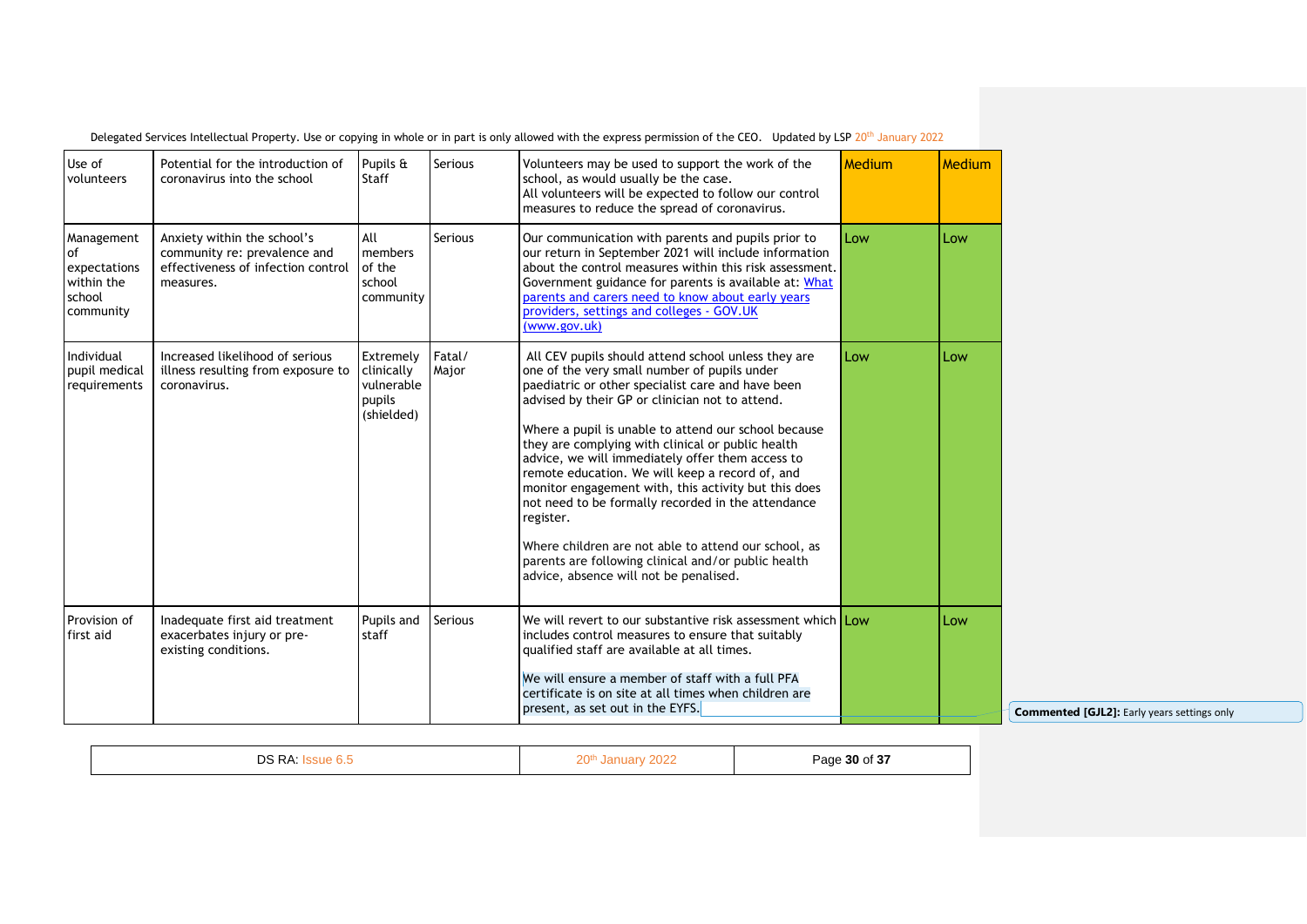| Administratio<br>n of<br>medication | Illness or injury to those who are<br>unable to access their<br>medication                                                                             | Pupils and<br>staff                          | Fatal/major    | School procedures for the administration of<br>prescription and controlled medication will continue to<br>apply.                                                                                                                                                                                                                                                                                                                                                                                                                                        | Low | Low |
|-------------------------------------|--------------------------------------------------------------------------------------------------------------------------------------------------------|----------------------------------------------|----------------|---------------------------------------------------------------------------------------------------------------------------------------------------------------------------------------------------------------------------------------------------------------------------------------------------------------------------------------------------------------------------------------------------------------------------------------------------------------------------------------------------------------------------------------------------------|-----|-----|
| Lettings                            | School control measures re:<br>cleaning etc are compromised<br>leading to increased risk of<br>infection, expense and possible<br>reputational damage. | Pupils<br><b>Staff</b><br>Wider<br>community | Serious        | We will ensure that all users of our premises adhere to<br>the control measures set out in this risk assessment.<br>This will include ensuring that effective cleaning is<br>maintained and additional ventilation measures do not<br>compromise site security.<br>Where opening up school leisure facilities for external<br>use, we will do so in line with government guidance<br>on https://www.gov.uk/government/publications/guid<br>ance-on-coronavirus-covid-19-measures-for-grassroots-<br>sport-participants-providers-and-facility-operators | Low | Low |
|                                     | Failure to support NHS Test and<br>Trace                                                                                                               | Pupils<br><b>Staff</b><br>Wider<br>community | Serious        | We are no longer required to collect participants'<br>contact details, or keep records of our staff and<br>visitors. However, we will follow advice to continue to<br>display an NHS QR code for participants wishing to<br>check in using the app, to support NHS Test and Trace.<br>We will continue to have a system to collect (and<br>securely store) names and contact details for those<br>who ask to check in but do not have the app.<br>We will not turn participants away if they refuse to<br>check in.                                     | Low | Low |
| Educational<br>visits               | Exposure to infection from<br>inadequate control measures etc                                                                                          | Pupils and<br>staff                          | <b>Serious</b> | We will follow local Public Health advice and liaise<br>closely with our transport provider and intended hosts<br>then undertake full and thorough risk assessments in<br>relation to all educational visits to ensure they can be<br>undertaken safely. As part of this risk assessment, we<br>will consider what control measures need to be used to<br>reduce the risk of exposure to coronavirus and follow<br>wider advice on visiting indoor and outdoor venues.                                                                                  | Low | Low |

| DS RA<br>◡<br>$\cdots$ | 20 <sup>th</sup><br>$\sim$ | Page 31 of 37 |
|------------------------|----------------------------|---------------|
|------------------------|----------------------------|---------------|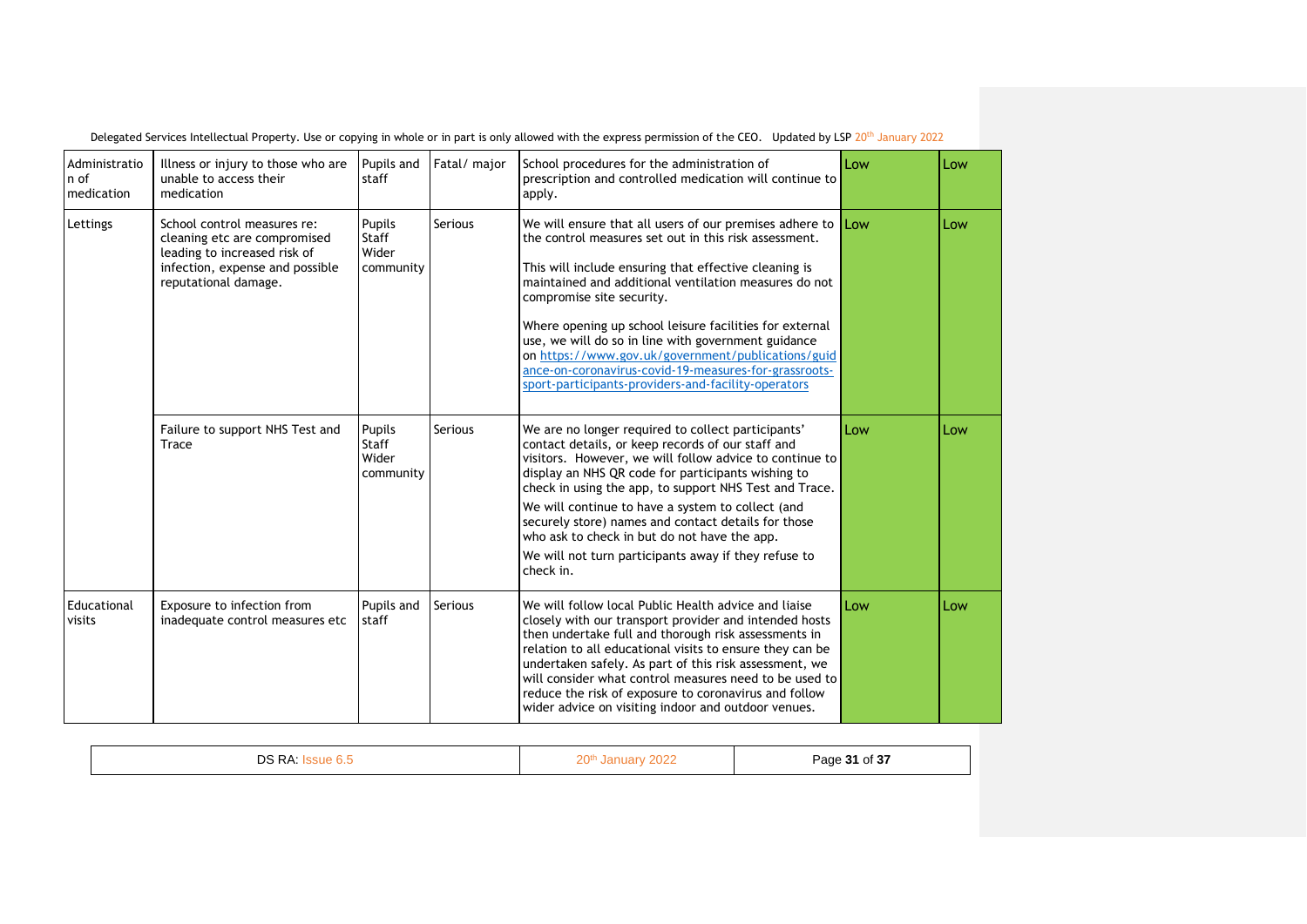|  |  | OEAP National Guidance will be followed (see Contents<br>$(oe$ apng.info $)$ )<br>NB - give careful consideration to any restrictions in<br>place in other home nations - Wales, Scotland and<br>Northern Ireland.<br>We note that from September 2021 any international<br>visits that have previously been deferred or postponed<br>may take place subject to wider international travel<br>restrictions.                                                                                                                                                                                                                                                                                                                                    |  |
|--|--|------------------------------------------------------------------------------------------------------------------------------------------------------------------------------------------------------------------------------------------------------------------------------------------------------------------------------------------------------------------------------------------------------------------------------------------------------------------------------------------------------------------------------------------------------------------------------------------------------------------------------------------------------------------------------------------------------------------------------------------------|--|
|  |  | We note government recommendation (2/1/22) to<br>consider whether to go ahead with planned<br>international educational visits at this time,<br>recognising the risk of disruption to education resulting<br>from the need to isolate and test on arrival back into<br>the UK.                                                                                                                                                                                                                                                                                                                                                                                                                                                                 |  |
|  |  | (Refer to the Foreign, Commonwealth and<br>Development Office travel advice and the guidance on<br>international travel before booking and travelling. You<br>are advised to ensure that any new bookings have<br>adequate financial protection in place. You should<br>speak to either your visit provider, commercial<br>insurance company, or the risk protection arrangement<br>(RPA) to assess the protection available. Independent<br>advice on insurance cover and options can be sought<br>from the British Insurance Brokers' Association (BIBA)<br>or Association of British Insurers (ABI). Any school<br>holding ATOL or ABTA refund credit notes may use<br>these credit notes to rebook educational or<br>international visits) |  |

|--|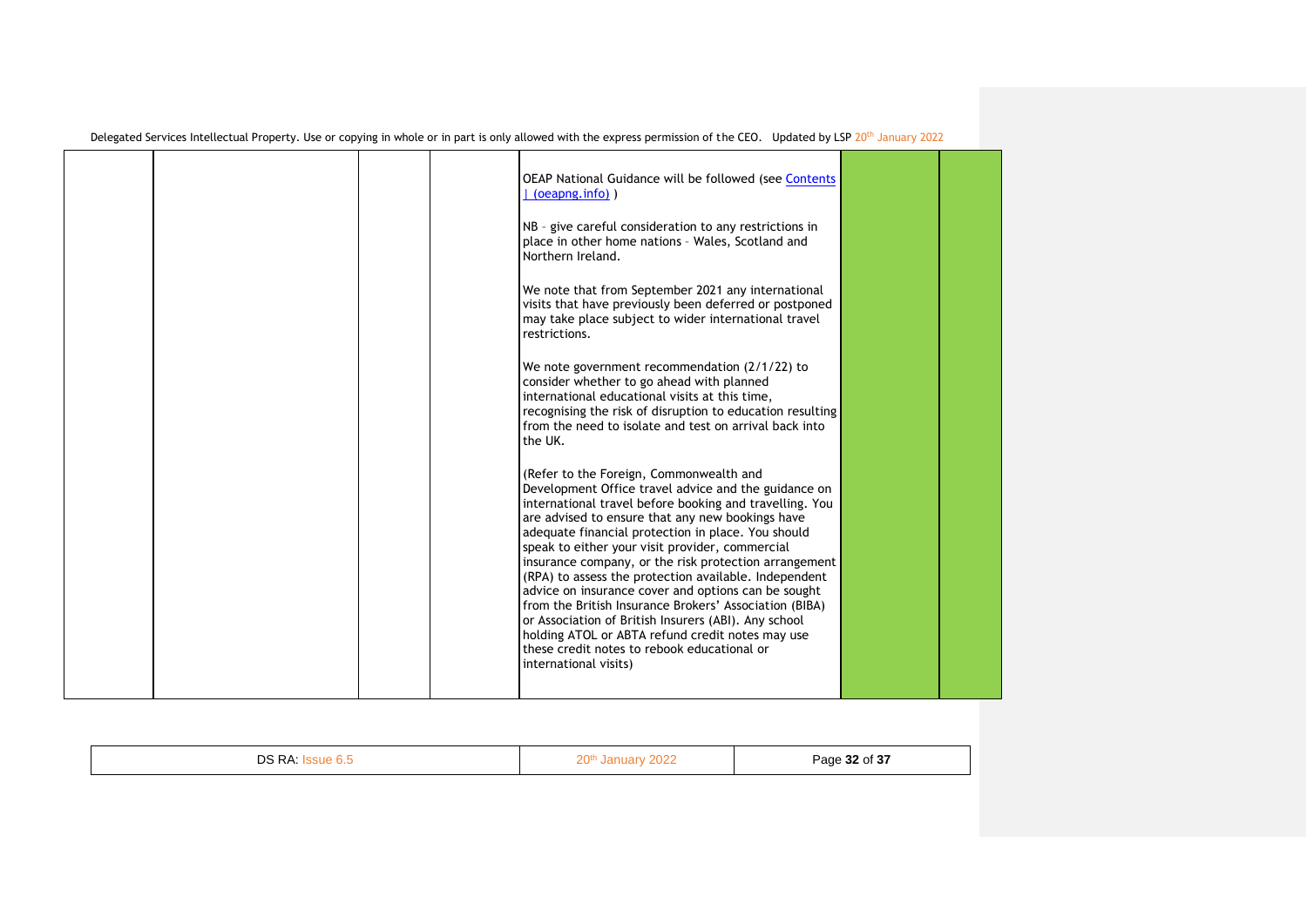| School<br>Reception<br>areas | Exposure to infection from<br>inadequate control measures:<br>visitors to school. | Pupils and<br>staff | <b>Serious</b> | Signage has been erected to advise visitors of hygiene<br>protocols.<br>Yatton: Signage to advise that we would strongly<br>recommend visitors/ parents to wear masks.<br>Staff signing in arrangements - sanitiser available to<br>clean hands after use.<br>Hand sanitiser will be provided to all persons entering<br>premises with signage to explain control measures etc.<br>We are no longer required to collect contact details,<br>or keep records of our staff and visitors. However, we<br>will follow advice to continue to display an NHS QR<br>code for participants wishing to check in using the app,<br>to support NHS Test and Trace.<br>We will continue to have a system to collect (and<br>securely store) names and contact details for those<br>who ask to check in but do not have the app.<br>We will not turn visitors away if they refuse to check<br>in. | <b>Low</b> | Low |
|------------------------------|-----------------------------------------------------------------------------------|---------------------|----------------|--------------------------------------------------------------------------------------------------------------------------------------------------------------------------------------------------------------------------------------------------------------------------------------------------------------------------------------------------------------------------------------------------------------------------------------------------------------------------------------------------------------------------------------------------------------------------------------------------------------------------------------------------------------------------------------------------------------------------------------------------------------------------------------------------------------------------------------------------------------------------------------|------------|-----|
|                              | Violence and aggression towards<br>school staff causes injury and<br>distress     | Pupils and<br>staff | <b>Serious</b> | We will maintain transparency and regular contact<br>with all members of the school community.<br>Regular briefings/updates for all staff so that they are<br>aware of school response to the COVID 19 virus and can<br>communicate consistently to those who ask.<br>Readiness to deploy the range of behaviour remedies if<br>behaviour becomes unacceptable from warning to full<br>banning from site/sect 547 warnings/action.                                                                                                                                                                                                                                                                                                                                                                                                                                                   | Low        | Low |

| DS RA Issue 6.5 | 20 <sup>th</sup> January 2022 | Page 33 of 37 |
|-----------------|-------------------------------|---------------|
|                 |                               |               |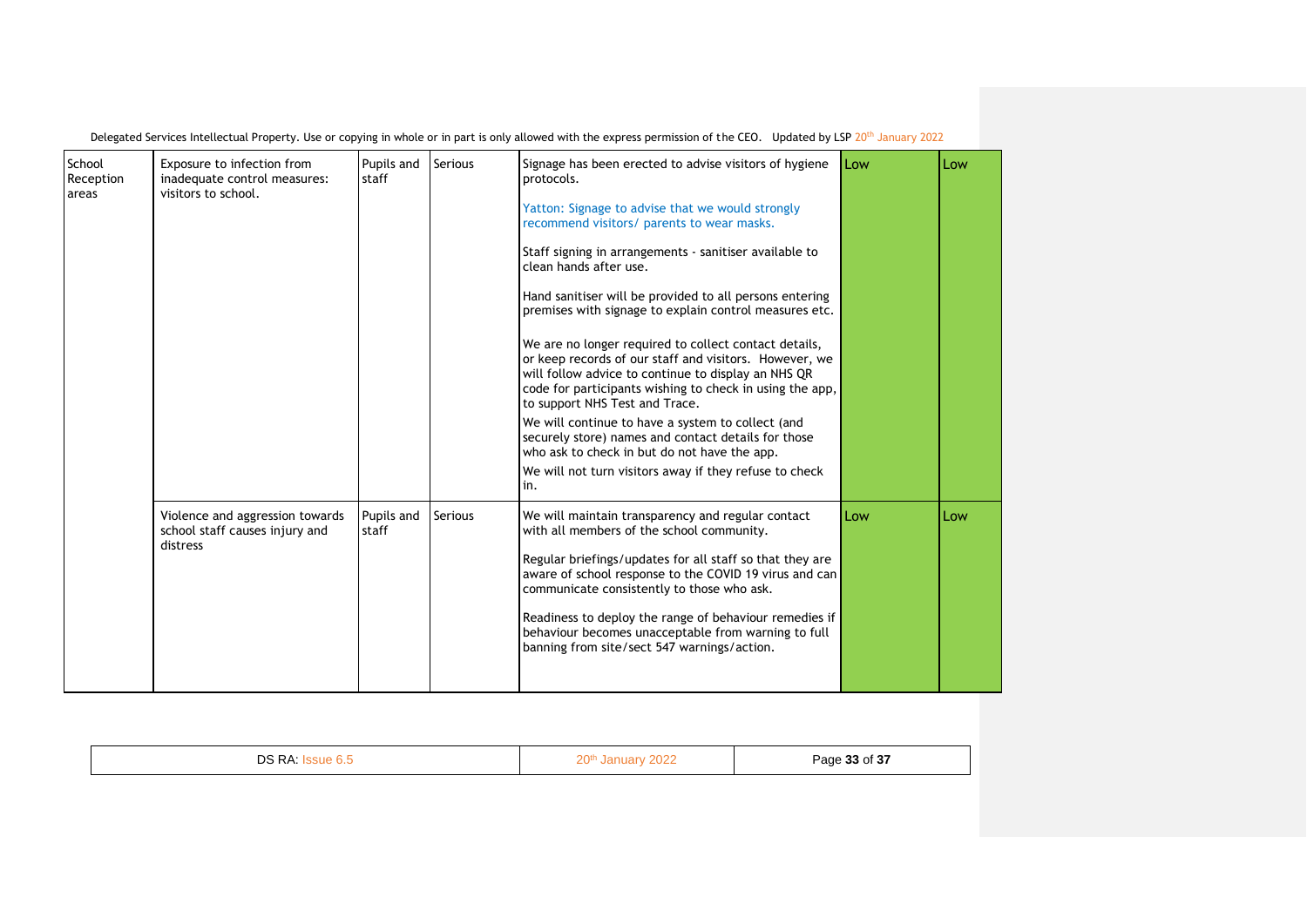| After school<br>and Breakfast<br><b>Clubs</b>                                                                   | Appropriate control measures are All<br>not practised at Breakfast and<br>Afterschool Club thus increasing<br>the risk of infection within the<br>school community. | members<br>of the<br>school<br>community | Serious        | Updated guidance for operating may be found as<br>follows:<br><b>Protective measures for holiday or after-setting</b><br>clubs and other out-of-setting settings for children<br>during the coronavirus (COVID-19) outbreak -<br>GOV.UK (www.gov.uk)<br>Where school is the provider:<br>Control measures re: hygiene, cleaning, ventilation<br>etc. set out above will be followed.<br><b>Yatton School:</b><br>September 2021 Organisation doc.<br>On-going review of how children are organised within<br>the clubs according to number of cases in year groups/<br>classes. This will be part of the dynamic risk<br>assessment associated with and outbreak situation (5+<br>cases in a group).                                        | Low           | Low    |
|-----------------------------------------------------------------------------------------------------------------|---------------------------------------------------------------------------------------------------------------------------------------------------------------------|------------------------------------------|----------------|---------------------------------------------------------------------------------------------------------------------------------------------------------------------------------------------------------------------------------------------------------------------------------------------------------------------------------------------------------------------------------------------------------------------------------------------------------------------------------------------------------------------------------------------------------------------------------------------------------------------------------------------------------------------------------------------------------------------------------------------|---------------|--------|
| Large<br>gatherings<br>e.g.<br>Assemblies,<br>parent<br>evenings,<br>staff meeting<br>or School<br>Performances | Exposure to and increased<br>opportunity for transmission of<br>coronavirus within the school<br>community.                                                         | All<br>members<br>of school<br>community | <b>Serious</b> | Large gatherings such as assemblies, staff meetings or<br>school performances can now take place.<br>Yatton Schools - assemblies will not resume until after<br>the February half-term (28/2/22) due to RA of current<br>cases. This will continue to be reviewed dynamically<br>against cases in school.<br>However, we recognise the high infection rate at the<br>current time and as a result will ensure additional<br>mitigations such as hand hygiene, optional face<br>coverings additional ventilation etc at such events<br>between groups that don't normally mix. We will<br>encourage attendees to follow Government advice to<br>continue to wear face coverings in enclosed or<br>crowded spaces and when meeting strangers. | <b>Medium</b> | Medium |

|--|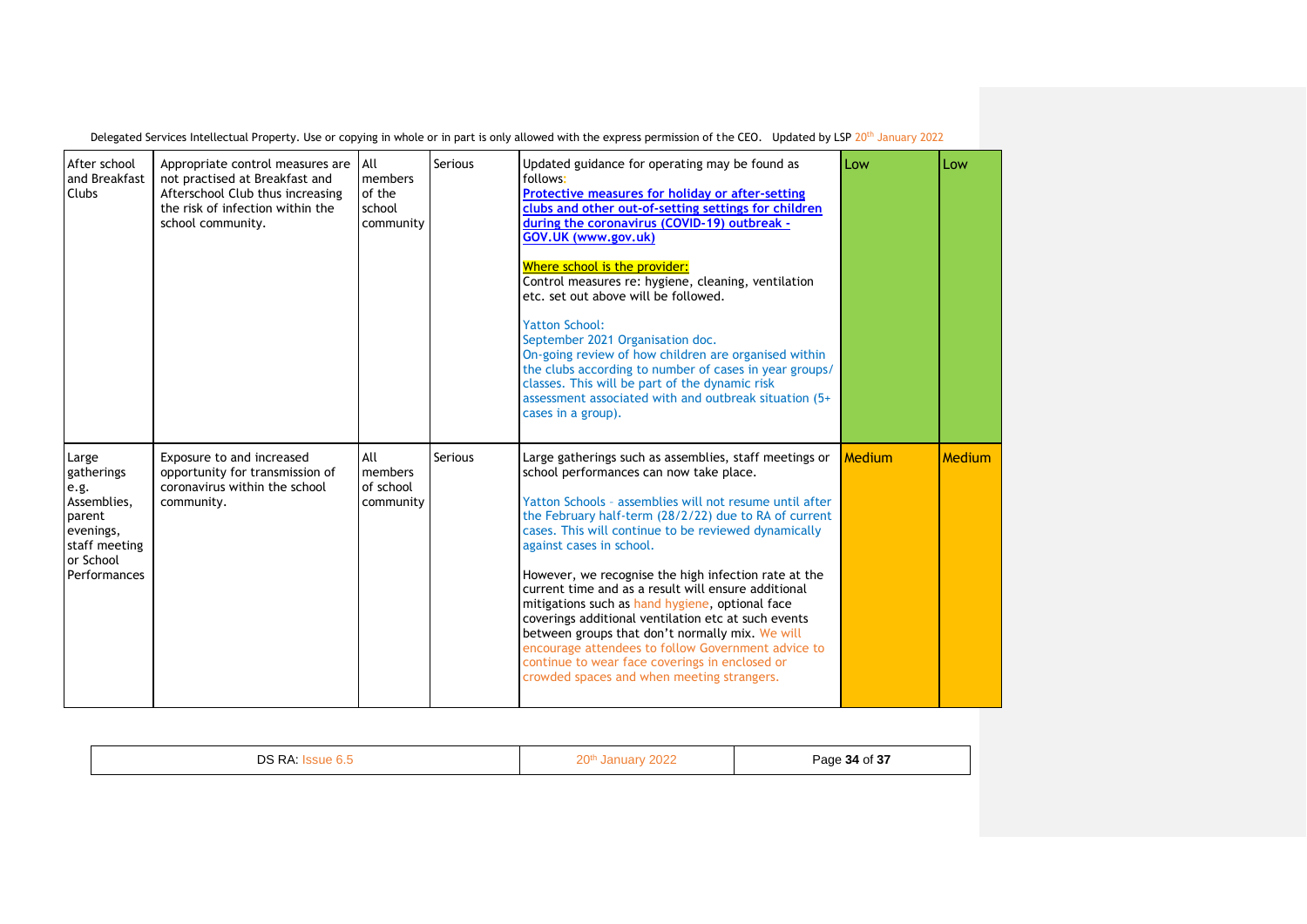|  | Performances in schools can take place in front of live<br>audiences, subject to Covid-secure measures being in<br>place. See the Government's guidance on performing<br>arts for more advice.<br><b>Events and attractions - Working safely during coronavirus</b><br>(COVID-19) - Guidance - GOV.UK (www.gov.uk)                                                                                 |  |
|--|----------------------------------------------------------------------------------------------------------------------------------------------------------------------------------------------------------------------------------------------------------------------------------------------------------------------------------------------------------------------------------------------------|--|
|  | In planning a school performance we will:<br>Consider holding the performance outside<br>Ask parents/carers to carry out a Lateral<br>Flow Test at home prior to the event.<br><b>Encourage attendees to follow Government</b><br>advice to continue to wear face coverings in<br>enclosed or crowded spaces and when<br>meeting strangers.<br>Ensure the performance space is well<br>ventilated. |  |

| DS RA:<br>$\mathbf{v}$ | 20 <sup>th</sup><br>2022 | Page 35 of 37<br>- - - - |
|------------------------|--------------------------|--------------------------|
|------------------------|--------------------------|--------------------------|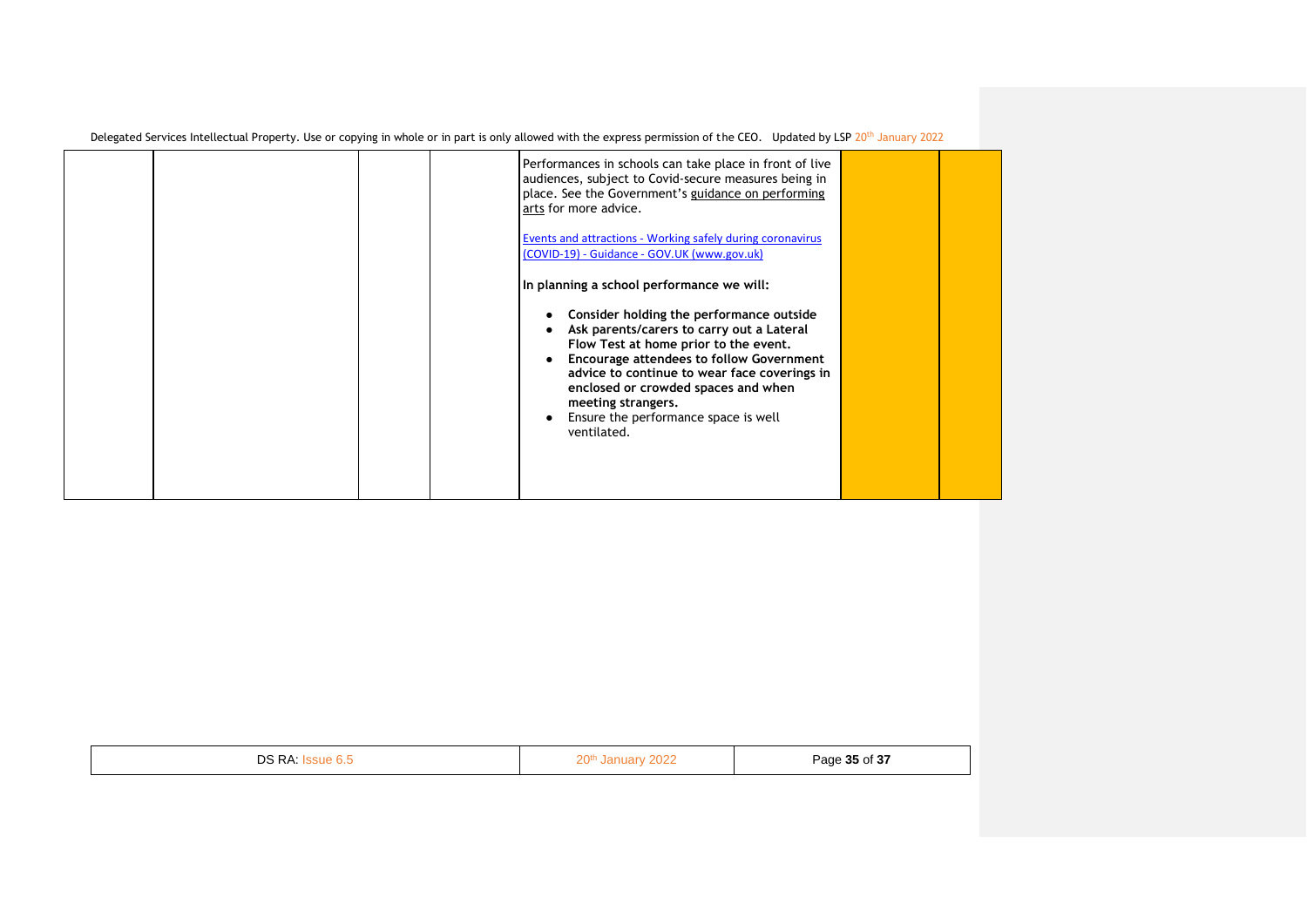# **Action plan:**

| What is the <b>Hazard</b><br>you need to Control?<br>(Medium to high from the<br>risk rating above) | What additional precautions do you need to<br>either eliminate or reduce the risk to an<br>acceptable level?             | Who is responsible<br>for implementing<br>these controls? | When are these<br>controls to be<br>implemented<br>(Date)? | When were these<br><b>controls</b><br>implemented<br>(Date)? |
|-----------------------------------------------------------------------------------------------------|--------------------------------------------------------------------------------------------------------------------------|-----------------------------------------------------------|------------------------------------------------------------|--------------------------------------------------------------|
| <b>Face Coverings</b>                                                                               | Communications to staff / parents<br>Signage around school to strongly encourage and JK/ JR<br>adhere to staff requests. |                                                           | Week beg 26/1/22                                           |                                                              |
| Assembly<br>arrangements                                                                            | Communicate to staff<br>On-going dynamic RA against cases in school                                                      | JK / SLT                                                  | Week beg 26/1/22                                           |                                                              |
|                                                                                                     |                                                                                                                          |                                                           |                                                            |                                                              |
|                                                                                                     |                                                                                                                          |                                                           |                                                            |                                                              |

#### **Table 1: Definitions**

| <b>Potential Severity of Harm</b> | Meaning of the harm description                                                        | <b>Likelihood/Probability of</b><br><b>Harm</b> | Meaning of<br>likelihood/probability  |
|-----------------------------------|----------------------------------------------------------------------------------------|-------------------------------------------------|---------------------------------------|
| <b>Fatal/Major Injury</b>         | Death, major injuries or ill health causing long term<br>disability/absence from work. | High (Likely/probable)                          | Occurs repeatedly/ to be<br>expected. |

| <u>ר S RA:</u><br>.o.c<br>◡◡ | 2022<br>20 <sup>th</sup><br>aca | Page 36 of 37 |
|------------------------------|---------------------------------|---------------|
|------------------------------|---------------------------------|---------------|